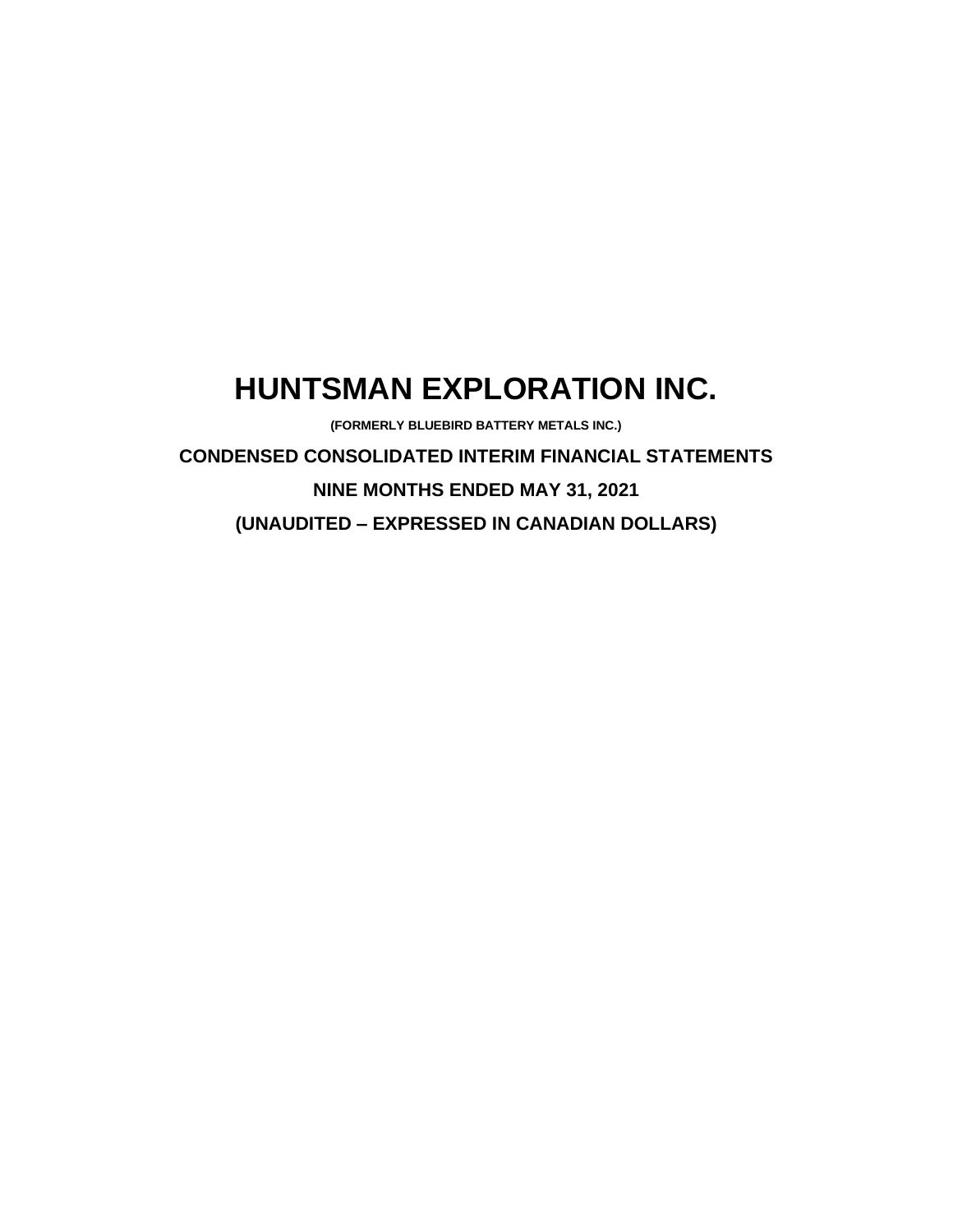# **NOTICE OF NO AUDITOR REVIEW OF CONDENSED CONSOLIDATED INTERIM FINANCIAL STATEMENTS**

Under National Instrument 51-102, Part 4, subsection 4.3(3) (a), if an auditor has not performed a review of the condensed consolidated interim financial statements, they must be accompanied by a notice indicating that the condensed consolidated interim financial statements have not been reviewed by an auditor.

The accompanying unaudited condensed consolidated interim financial statements of the Company have been prepared by and are the responsibility of the Company's management.

The Company's independent auditor has not performed a review of these condensed consolidated interim financial statements in accordance with standards established by the Chartered Professional Accountants of Canada for a review of condensed consolidated interim financial statements by an entity's auditor.

July 28, 2021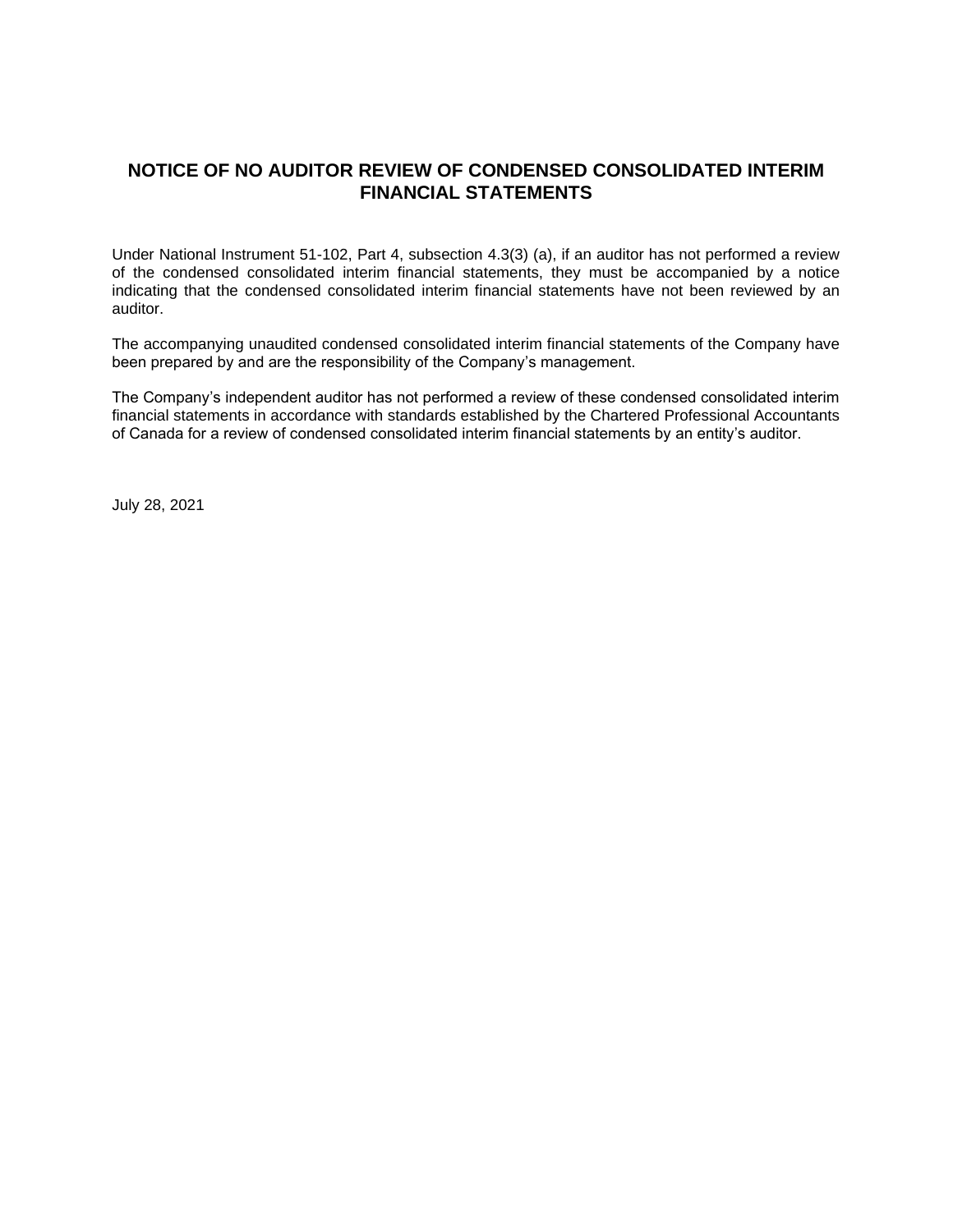#### **HUNTSMAN EXPLORATION INC. (formerly BlueBird Battery Metals Inc.) Condensed Consolidated Interim Statements of Financial Position (Expressed in Canadian Dollars)**

|                                                                                    | May 31, 2021     | <b>August 31, 2020</b>     |
|------------------------------------------------------------------------------------|------------------|----------------------------|
|                                                                                    | (unaudited)      |                            |
| <b>ASSETS</b>                                                                      |                  |                            |
| Current                                                                            |                  |                            |
| Cash                                                                               | \$<br>1,191,872  | \$<br>42,653               |
| Amounts receivable                                                                 | 114,241          | 16,028                     |
| Prepaid expenses (Note 8)                                                          | 180,378          | 25,220                     |
|                                                                                    | 1,486,491        | 83,901                     |
| Exploration and evaluation assets (Notes 6 and 8)                                  | 10,048,638       | 2,730,830                  |
|                                                                                    | \$<br>11,535,129 | \$<br>2,814,731            |
| <b>LIABILITIES AND SHAREHOLDERS' EQUITY</b>                                        |                  |                            |
| <b>Liabilities</b>                                                                 |                  |                            |
| Current                                                                            |                  |                            |
| Accounts payable and accrued liabilities (Note 8)<br>Loans payable (Notes 7 and 8) | \$<br>124,481    | \$<br>1,018,880<br>262,300 |
|                                                                                    | 124,481          | 1,281,180                  |
| <b>Shareholders' Equity</b>                                                        |                  |                            |
| Share capital (Note 9)                                                             | 25, 159, 753     | 13,661,609                 |
| Share subscriptions received (Note 9)                                              |                  | 25,000                     |
| Contributed surplus (Note 9)                                                       | 2,639,880        | 1,810,168                  |
| <b>Deficit</b>                                                                     | (16, 280, 461)   | (13,980,595)               |
| Accumulated other comprehensive income (loss)                                      | (108, 524)       | 17,369                     |
|                                                                                    | 11,410,648       | 1,533,551                  |
|                                                                                    | \$<br>11,535,129 | \$<br>2,814,731            |

Going Concern (Note 2) Commitments (Note 6)

Authorized for issuance on behalf of the Board on July 28, 2021:

 *"Nathan Tribble"* Director

 *"Jeremy Ross"* Director

The accompanying notes are an integral part of these condensed consolidated interim financial statements.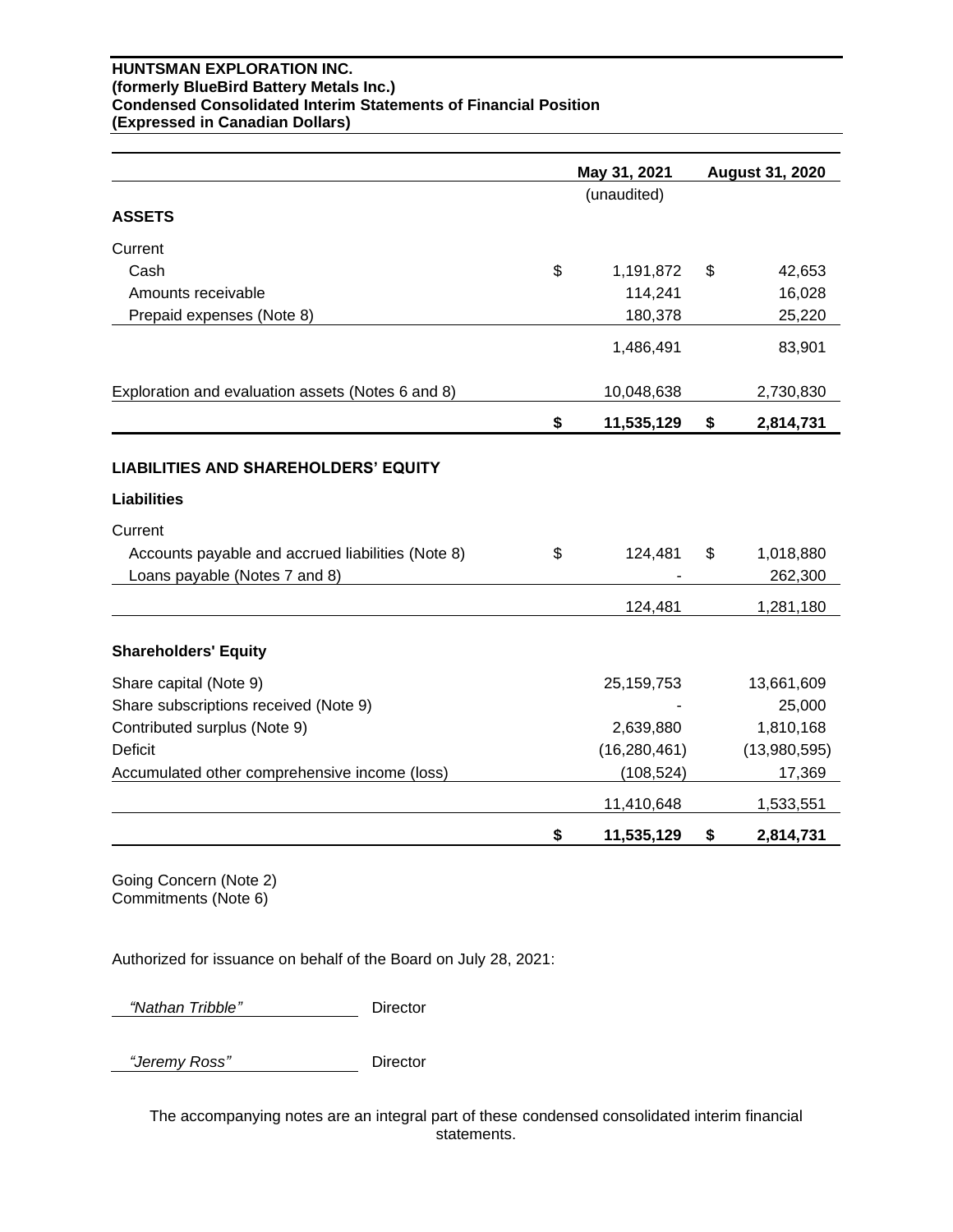## **HUNTSMAN EXPLORATION INC. (formerly BlueBird Battery Metals Inc.) Condensed Consolidated Interim Statements of Comprehensive Loss (Unaudited – Expressed in Canadian Dollars)**

|                                                                                                                                                                       | <b>Three Months Ended</b> |     | <b>Nine Months Ended</b> |                  |                         |
|-----------------------------------------------------------------------------------------------------------------------------------------------------------------------|---------------------------|-----|--------------------------|------------------|-------------------------|
|                                                                                                                                                                       | May 31, 2021              |     | May 31, 2020             | May 31, 2021     | May 31, 2020            |
| <b>Expenses</b>                                                                                                                                                       |                           |     |                          |                  |                         |
| Consulting fees (recovery) (Note 8)                                                                                                                                   | \$<br>180,103             | -\$ | $(21,076)$ \$            | 633,887 \$       | 20,894                  |
| Foreign exchange                                                                                                                                                      | 116                       |     |                          | 575              |                         |
| General exploration costs (Note 8)                                                                                                                                    | 17,991                    |     |                          | 34,927           | 6,105                   |
| Management fees (Note 8)                                                                                                                                              | 145,000                   |     | 37,500                   | 277,500          | 37,500                  |
| Office and general (recovery) (Note 8)                                                                                                                                | 17,773                    |     | (19, 525)                | 56,161           | 12,136                  |
| Professional fees                                                                                                                                                     | 32,642                    |     | 38,940                   | 123,666          | 88,574                  |
| Rent (Note 8)                                                                                                                                                         | 15,000                    |     | 9,000                    | 41,000           | 27,000                  |
| Share-based payments (Notes 8 and 9)                                                                                                                                  |                           |     | 96,301                   | 642,973          | 96,301                  |
| Shareholder communications and investor relations                                                                                                                     | 67,838                    |     | 20,758                   | 442,134          | 55,746                  |
| Transfer agent and filing fees                                                                                                                                        | 1,179                     |     | 1,256                    | 50,506           | 11,745                  |
| Travel                                                                                                                                                                | 676                       |     | 247                      | 1,902            | 1,398                   |
|                                                                                                                                                                       |                           |     |                          |                  |                         |
| <b>Loss Before Other Items</b>                                                                                                                                        | (478, 318)                |     | (163, 401)               | (2,305,231)      | (357, 399)              |
| <b>Other Items</b><br>Impairment of exploration and evaluation assets<br>(Note 6)<br>Loss on sale of exploration and evaluation assets<br>(Note 6)<br>Interest income | 1,021                     |     | (175,000)<br>(270, 191)  | 5,365            | (175,000)<br>(270, 191) |
|                                                                                                                                                                       | 1,021                     |     | (445, 191)               | 5,365            | (445, 191)              |
| <b>Net Loss for the Period</b>                                                                                                                                        | (477, 297)                |     | (608, 592)               | (2, 299, 866)    | (802, 590)              |
| <b>Other Comprehensive Income (Loss)</b><br>Items that may be reclassified subsequently to income<br>or loss:                                                         |                           |     |                          |                  |                         |
| Exchange difference on translating foreign<br>operations                                                                                                              | (120, 279)                |     | 31,521                   | (125, 893)       | 12,623                  |
| <b>Comprehensive Loss for the Period</b>                                                                                                                              | \$<br>$(597, 576)$ \$     |     | $(577, 071)$ \$          | $(2,425,759)$ \$ | (789, 967)              |
| Loss per Share - Basic and Diluted                                                                                                                                    | \$<br>$(0.01)$ \$         |     | $(0.02)$ \$              | $(0.03)$ \$      | (0.03)                  |
| <b>Weighted Average Number of Common Shares</b><br>Outstanding                                                                                                        | 87,220,075                |     | 32,012,711               | 74,050,609       | 27,716,601              |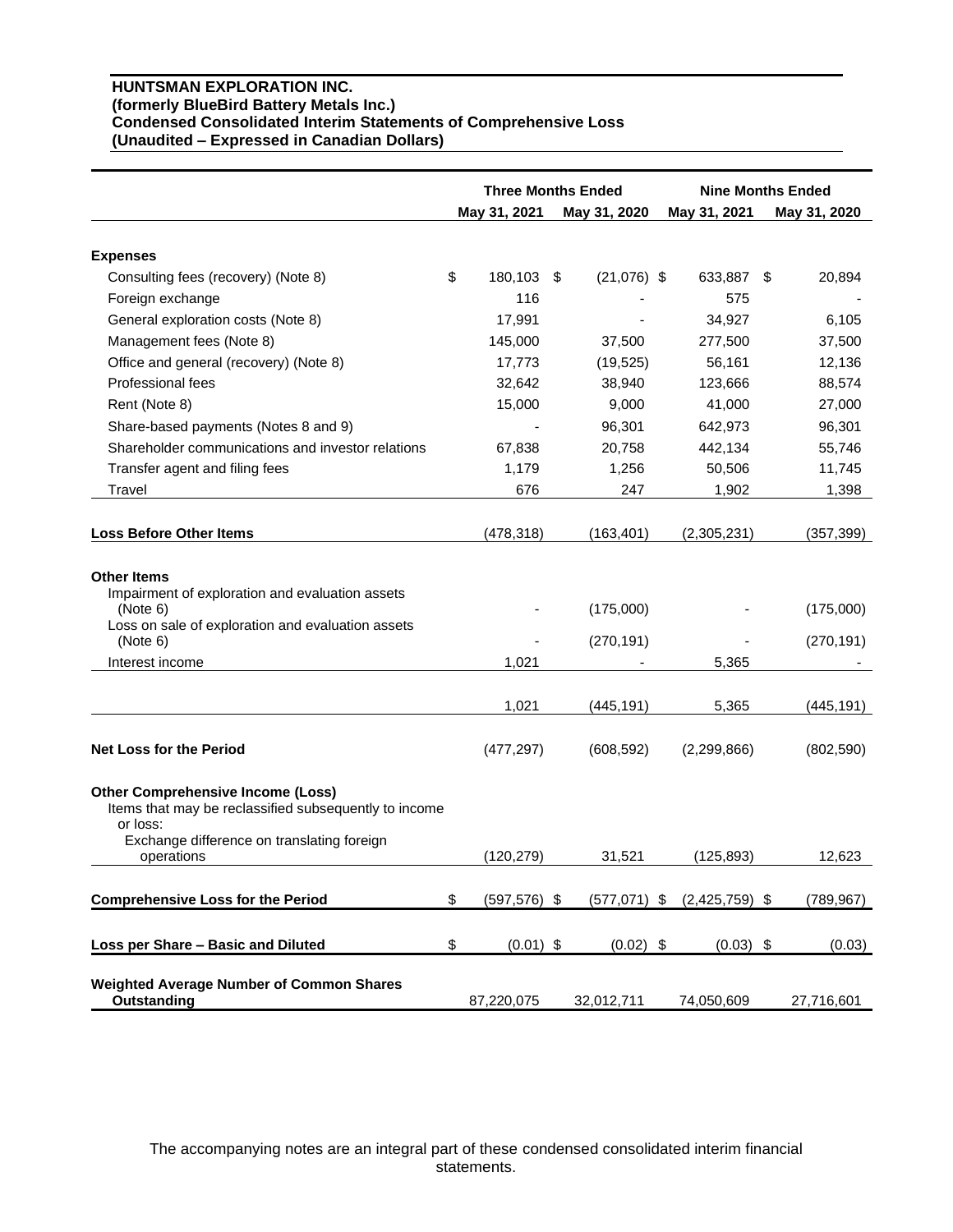## **HUNTSMAN EXPLORATION INC. (formerly BlueBird Battery Metals Inc.) Condensed Consolidated Interim Statements of Changes in Equity (Unaudited – Expressed in Canadian Dollars)**

|                                                                                |                                   | <b>Share Capital</b> |                      |                                             |    |                                      |    |                                                                                 |    |              |                     |
|--------------------------------------------------------------------------------|-----------------------------------|----------------------|----------------------|---------------------------------------------|----|--------------------------------------|----|---------------------------------------------------------------------------------|----|--------------|---------------------|
|                                                                                | <b>Number of</b><br><b>Shares</b> |                      | <b>Share Capital</b> | <b>Obligation to</b><br><b>Issue Shares</b> |    | <b>Contributed</b><br><b>Surplus</b> |    | <b>Accumulated</b><br>Other<br>Comprehensive<br><b>Deficit</b><br>Income (Loss) |    | <b>Total</b> |                     |
| Balance, August 31, 2019                                                       | 25,299,187                        | \$                   | 12,735,699           | \$                                          | \$ | 1,713,867                            | S  | (12,786,598)                                                                    | \$ | (38,660)     | \$<br>1,624,308     |
| Private placements                                                             | 5,745,454                         |                      | 582,000              |                                             |    |                                      |    |                                                                                 |    |              | 582,000             |
| Share issuance costs<br>Shares issued for exploration and<br>evaluation assets | 2,187,499                         |                      | (4, 410)<br>306,250  |                                             |    |                                      |    |                                                                                 |    |              | (4, 410)<br>306,250 |
| Stock options granted                                                          |                                   |                      |                      |                                             |    | 96,301                               |    |                                                                                 |    |              | 96,301              |
| Net loss for the period<br>Exchange difference on                              |                                   |                      |                      |                                             |    |                                      |    | (802, 590)                                                                      |    |              | (802, 590)          |
| translating foreign operations                                                 |                                   |                      |                      |                                             |    |                                      |    |                                                                                 |    | 12,623       | 12,623              |
| <b>Balance, May 31, 2020</b>                                                   | 33,232,140                        |                      | 13,619,539           |                                             |    | 1,810,168                            |    | (13,589,188)                                                                    |    | (26, 037)    | 1,814,482           |
| Obligation to issue shares                                                     |                                   |                      |                      | 25,000                                      |    |                                      |    |                                                                                 |    |              | 25,000              |
| Warrants exercised                                                             | 300,500                           |                      | 42,070               |                                             |    |                                      |    |                                                                                 |    |              | 42,070              |
| Net loss for the period<br>Exchange difference on                              |                                   |                      |                      |                                             |    |                                      |    | (391, 407)                                                                      |    |              | (391, 407)          |
| translating foreign operations                                                 |                                   |                      |                      |                                             |    |                                      |    |                                                                                 |    | 43,406       | 43,406              |
| Balance, August 31, 2020                                                       | 33,532,640                        |                      | 13,661,609           | 25,000                                      |    | 1,810,168                            |    | (13,980,595)                                                                    |    | 17,369       | 1,533,551           |
| Private placements                                                             | 30,095,000                        |                      | 6,019,000            | (25,000)                                    |    |                                      |    |                                                                                 |    |              | 5,994,000           |
| Share issuance costs<br>Shares issued for exploration and                      |                                   |                      | (434, 619)           |                                             |    | 186,759                              |    |                                                                                 |    |              | (247, 860)          |
| evaluation assets                                                              | 23,436,890                        |                      | 5,891,907            |                                             |    |                                      |    |                                                                                 |    |              | 5,891,907           |
| Warrants exercised                                                             | 154,545                           |                      | 21,636               |                                             |    |                                      |    |                                                                                 |    |              | 21,636              |
| Stock options exercised<br>Fair value transferred upon                         | 1,000                             |                      | 200                  |                                             |    |                                      |    |                                                                                 |    |              | 200                 |
| exercise of stock options                                                      |                                   |                      | 20                   |                                             |    | (20)                                 |    |                                                                                 |    |              |                     |
| Stock options granted                                                          |                                   |                      |                      |                                             |    | 642,973                              |    |                                                                                 |    |              | 642,973             |
| Net loss for the period<br>Exchange difference on                              |                                   |                      |                      |                                             |    |                                      |    | (2, 299, 866)                                                                   |    |              | (2, 299, 866)       |
| translating foreign operations                                                 |                                   |                      |                      |                                             |    |                                      |    |                                                                                 |    | (125, 893)   | (125, 893)          |
| <b>Balance, May 31, 2021</b>                                                   | 87,220,075                        | \$                   | 25, 159, 753         | \$                                          | S. | 2,639,880                            | \$ | (16, 280, 461)                                                                  | \$ | (108, 524)   | \$<br>11,410,648    |

The accompanying notes are an integral part of these condensed consolidated interim financial statements.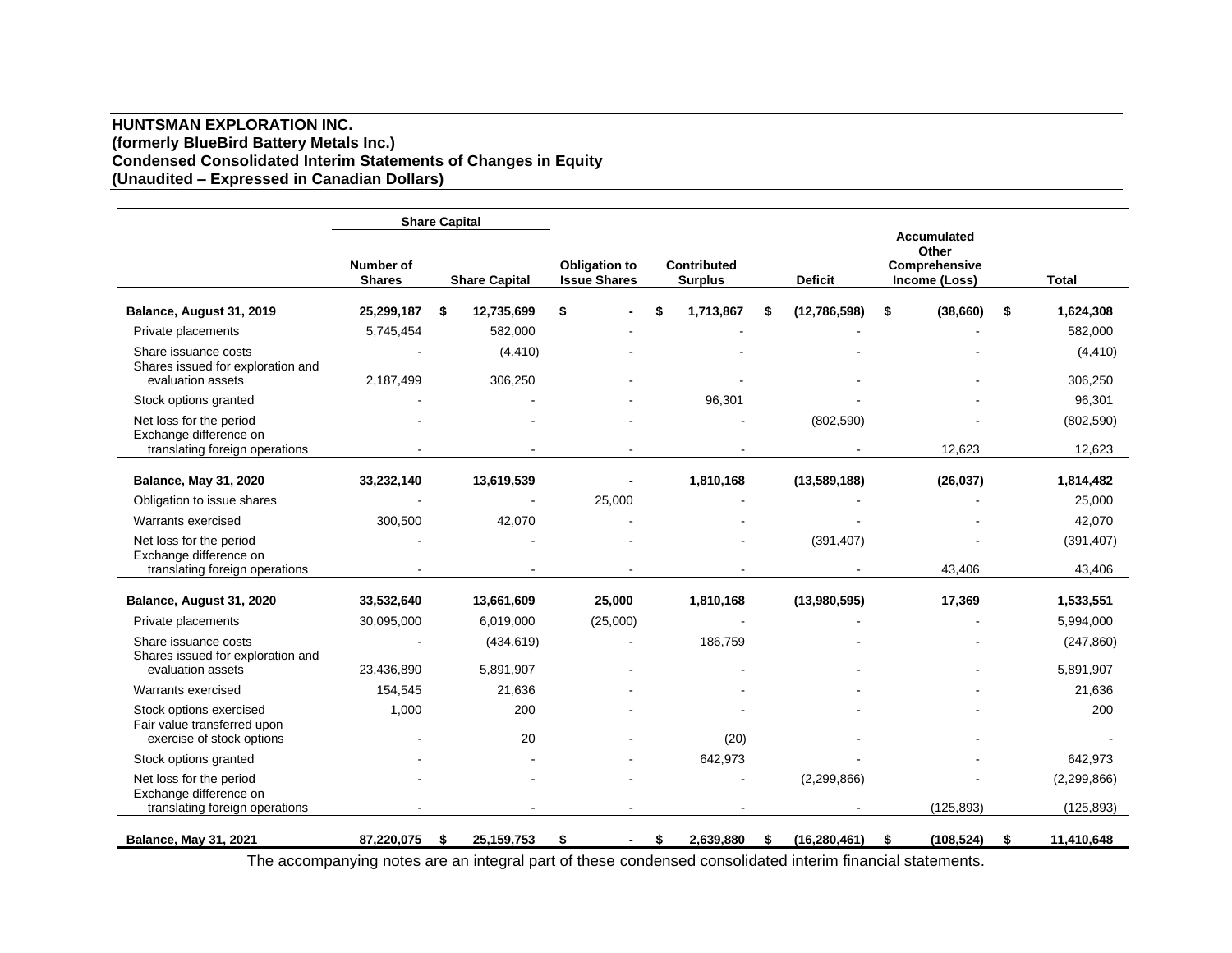## **HUNTSMAN EXPLORATION INC. (formerly BlueBird Battery Metals Inc.) Condensed Consolidated Interim Statements of Cash Flows (Unaudited – Expressed in Canadian Dollars)**

|                                                                                                                 | <b>Nine Months Ended</b><br>May 31, 2021<br>May 31, 2020 |      |            |  |
|-----------------------------------------------------------------------------------------------------------------|----------------------------------------------------------|------|------------|--|
|                                                                                                                 |                                                          |      |            |  |
| <b>Operating Activities</b>                                                                                     |                                                          |      |            |  |
| Net loss for the period                                                                                         | \$<br>$(2,299,866)$ \$                                   |      | (802, 590) |  |
| Items not involving cash:                                                                                       |                                                          |      |            |  |
| Share-based payments                                                                                            | 642,973                                                  |      | 96,301     |  |
| Impairment of exploration and evaluation assets                                                                 |                                                          |      | 175,000    |  |
| Loss on sale of exploration and evaluation assets                                                               |                                                          |      | 270,191    |  |
| Changes in non-cash working capital balances:                                                                   |                                                          |      |            |  |
| Amounts receivable                                                                                              | (101, 014)                                               |      | (536)      |  |
| Prepaid expenses                                                                                                | (157, 680)                                               |      | (226)      |  |
| Accounts payable and accrued liabilities                                                                        | (835, 530)                                               |      | (33,053)   |  |
| <b>Cash Used in Operating Activities</b>                                                                        | (2,751,117)                                              |      | (294, 913) |  |
| <b>Investing Activities</b>                                                                                     |                                                          |      |            |  |
| Exploration and evaluation asset expenditures, net                                                              | (1,571,419)                                              |      | (380, 625) |  |
| Proceeds from sale of exploration and evaluation assets                                                         |                                                          |      | 50,000     |  |
| <b>Cash Used in Investing Activities</b>                                                                        | (1,571,419)                                              |      | (330, 625) |  |
|                                                                                                                 |                                                          |      |            |  |
| <b>Financing Activities</b>                                                                                     |                                                          |      |            |  |
| Shares issued for cash                                                                                          | 5,994,000                                                |      | 582,000    |  |
| Share issuance costs                                                                                            | (247, 860)                                               |      | (4, 410)   |  |
| Shares issued for warrant exercise                                                                              | 21,636                                                   |      |            |  |
| Shares issued for stock option exercise                                                                         | 200                                                      |      |            |  |
| Proceeds from loans payable                                                                                     |                                                          |      | 93,300     |  |
| Repayments of loans payable                                                                                     | (262,300)                                                |      | (31,000)   |  |
| <b>Cash Provided by Financing Activities</b>                                                                    | 5,505,676                                                |      | 639,890    |  |
| <b>Change in Cash</b>                                                                                           | 1,183,140                                                |      | 14,352     |  |
| <b>Effect of Exchange Rates on Cash</b>                                                                         | (33, 921)                                                |      |            |  |
| <b>Cash, Beginning of Period</b>                                                                                | 42,653                                                   |      | 18,507     |  |
| Cash, End of Period                                                                                             | \$<br>1,191,872                                          | - \$ | 32,859     |  |
|                                                                                                                 |                                                          |      |            |  |
| <b>Non-cash Transactions and Supplemental Disclosures</b>                                                       |                                                          |      |            |  |
| Shares issued for exploration and evaluation assets (Notes 6                                                    |                                                          |      |            |  |
| and $9)$                                                                                                        | \$<br>5,891,907                                          | \$   |            |  |
| Exploration and evaluation asset expenditures included in                                                       |                                                          |      |            |  |
| accounts payable and accrued liabilities (opening)                                                              | \$<br>145,407                                            | S    | 202,458    |  |
| Exploration and evaluation asset expenditures included in<br>accounts payable and accrued liabilities (closing) | \$<br>86,652                                             | S    | 110,182    |  |
| Interest paid                                                                                                   | \$                                                       | \$   |            |  |
| Income taxes paid                                                                                               | \$                                                       | \$   |            |  |

The accompanying notes are an integral part of these condensed consolidated interim financial statements.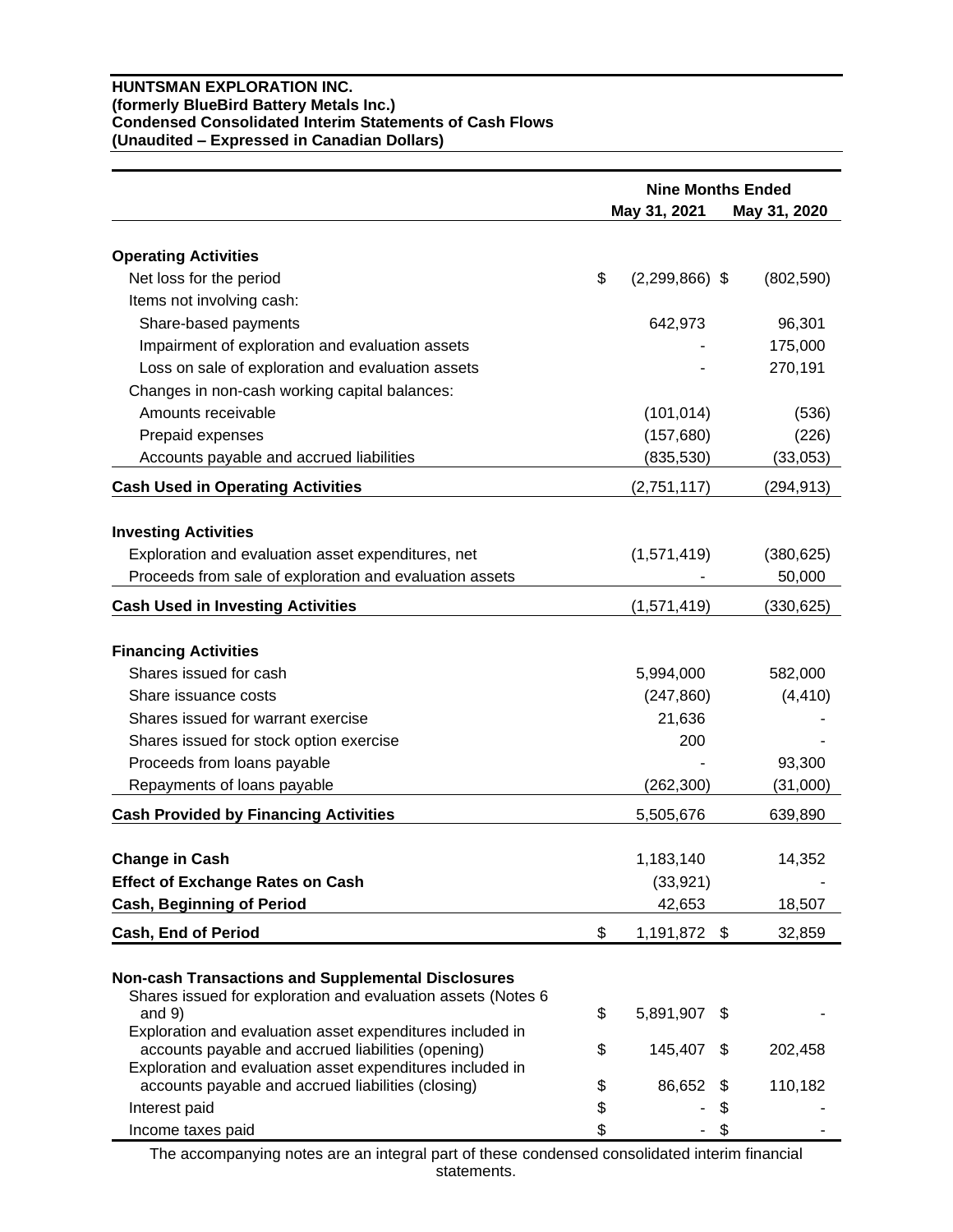## **1. NATURE OF OPERATIONS**

Huntsman Exploration Inc. (formerly BlueBird Battery Metals Inc.) (the "Company") is an exploration stage company incorporated pursuant to the British Columbia *Business Corporations Act* on March 31, 2011. The principal business of the Company is the identification, evaluation and acquisition of mineral properties, as well as exploration of mineral properties once acquired. The Company changed its name from BlueBird Battery Metals Inc. to Huntsman Exploration Inc. on September 17, 2020. The Company's shares are listed for trading on the TSX Venture Exchange ("TSX-V") under the symbol "HMAN" and on the US OTC Markets under the symbol "BBBMF". The address of the Company's corporate office and its principal place of business is 1680 – 200 Burrard Street, Vancouver, British Columbia, Canada, V6C 3L6.

On September 17, 2020, the Company consolidated its common shares on the basis of one new share for two old shares. All share and per share amounts have been revised to reflect the consolidation.

#### **2. GOING CONCERN**

These condensed consolidated interim financial statements have been prepared on the basis of accounting principles applicable to a going concern, which assumes that the Company will continue in operation for the foreseeable future and will be able to realize its assets and discharge its liabilities in the normal course of operations.

The Company has incurred a net loss of \$2,299,866 for the nine months ended May 31, 2021 (2020 - \$802,590) and has an accumulated deficit of \$16,280,461 at May 31, 2021. These factors indicate the existence of a material uncertainty that may cast significant doubt about the Company's ability to continue as a going concern.

In early March 2020, there was a global outbreak of coronavirus (COVID-19). The actual and threatened spread of the virus globally has had a material adverse effect on the global economy and, specifically, the regional economies in which the Company operates. The pandemic could continue to have a negative impact on the stock market, including trading prices of the Company's shares and its ability to raise new capital. These factors, among others, could have a significant impact on the Company's operations.

The Company's ability to continue its operations and to realize assets at their carrying values is dependent upon its ability to fund its existing acquisition and exploration commitments on its exploration and evaluation assets when they come due, which would cease to exist if the Company decides to terminate its commitments, and to cover its operating costs. The Company may be able to generate working capital to fund its operations by the sale of its exploration and evaluation assets or raising additional capital through equity markets. However, there is no assurance it will be able to raise funds in the future. These condensed consolidated interim financial statements do not give effect to any adjustments required to realize its assets and discharge its liabilities in other than the normal course of business and at amounts different from those reflected in the accompanying condensed consolidated interim financial statements.

## **3. BASIS OF PREPARATION**

#### a) Statement of compliance

The condensed consolidated interim financial statements of the Company have been prepared in accordance with International Accounting Standard ("IAS") 34 *Interim Financial Reporting*.

The condensed consolidated interim financial statements of the Company should be read in conjunction with the Company's 2020 annual consolidated financial statements that have been prepared in accordance with International Financial Reporting Standards ("IFRS"), as issued by the International Accounting Standards Board.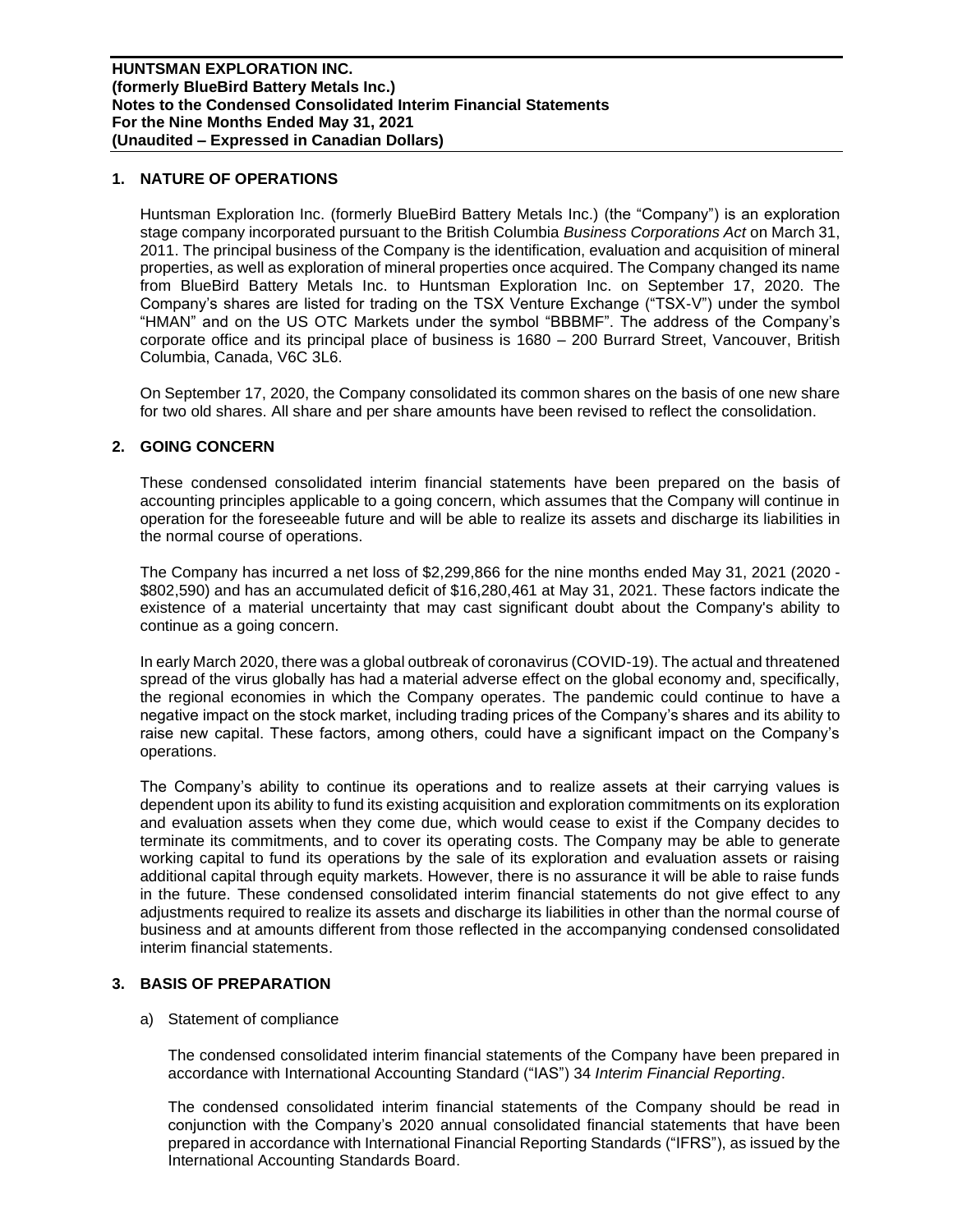#### **3. BASIS OF PREPARATION** (Continued)

a) Statement of compliance (continued)

These condensed consolidated interim financial statements were reviewed by the Audit Committee and approved and authorized for issue by the Board of Directors on July 28, 2021.

b) Measurement basis

These condensed consolidated interim financial statements have been prepared under the historical cost basis, except for certain financial instruments that have been measured at fair value. These condensed consolidated interim financial statements have been prepared under the accrual basis of accounting, except for cash flow information.

c) Basis of presentation

These condensed consolidated interim financial statements include the accounts of the Company and its wholly owned subsidiaries, BlueBird Battery Metals Australia Pty. Ltd. and Huntsman Exploration USA Inc., which were incorporated in Australia on April 10, 2018 and in the USA on September 22, 2020, respectively. Intercompany balances and transactions are eliminated in preparation of the Company's condensed consolidated interim financial statements.

d) Foreign currency translation

The functional currency of the Company is the Canadian dollar. The functional currency of the Company's Australian subsidiary is the Australian dollar, and the functional currency of the Company's USA subsidiary is the US dollar, which has been determined to be the currency of the primary economic environment in which the subsidiaries operate.

Transactions in currencies other than the functional currency are recorded at the exchange rates prevailing on the dates of the transactions. At each reporting date, monetary assets and liabilities denominated in foreign currencies are translated at the rates prevailing at the reporting date. Nonmonetary items are measured at historical cost in a functional currency and are not retranslated.

## **4. SIGNIFICANT ACCOUNTING POLICIES**

a) New accounting standards adopted during the period

#### *IFRS 3 Business Combinations*

IFRS 3 has been amended to revise the definition of a business to include an input and a substantive process that together significantly contribute to the ability to create outputs. On September 1, 2020, the Company adopted the amendment to IFRS 3 and has determined that there was no impact for the Company.

## *IAS 1 Presentation of Financial Statements and IAS 8 Accounting Policies, Changes in Accounting Estimates and Errors*

IAS 1 and IAS 8 have been amended to use a consistent definition of materiality throughout IFRS and the Conceptual Framework for Financial Reporting; clarify the explanation of the definition of material; and incorporate guidance in IAS 1 regarding immaterial information. On September 1, 2020, the Company adopted the amendments to IAS 1 and IAS 8 and has determined that there was no impact for the Company.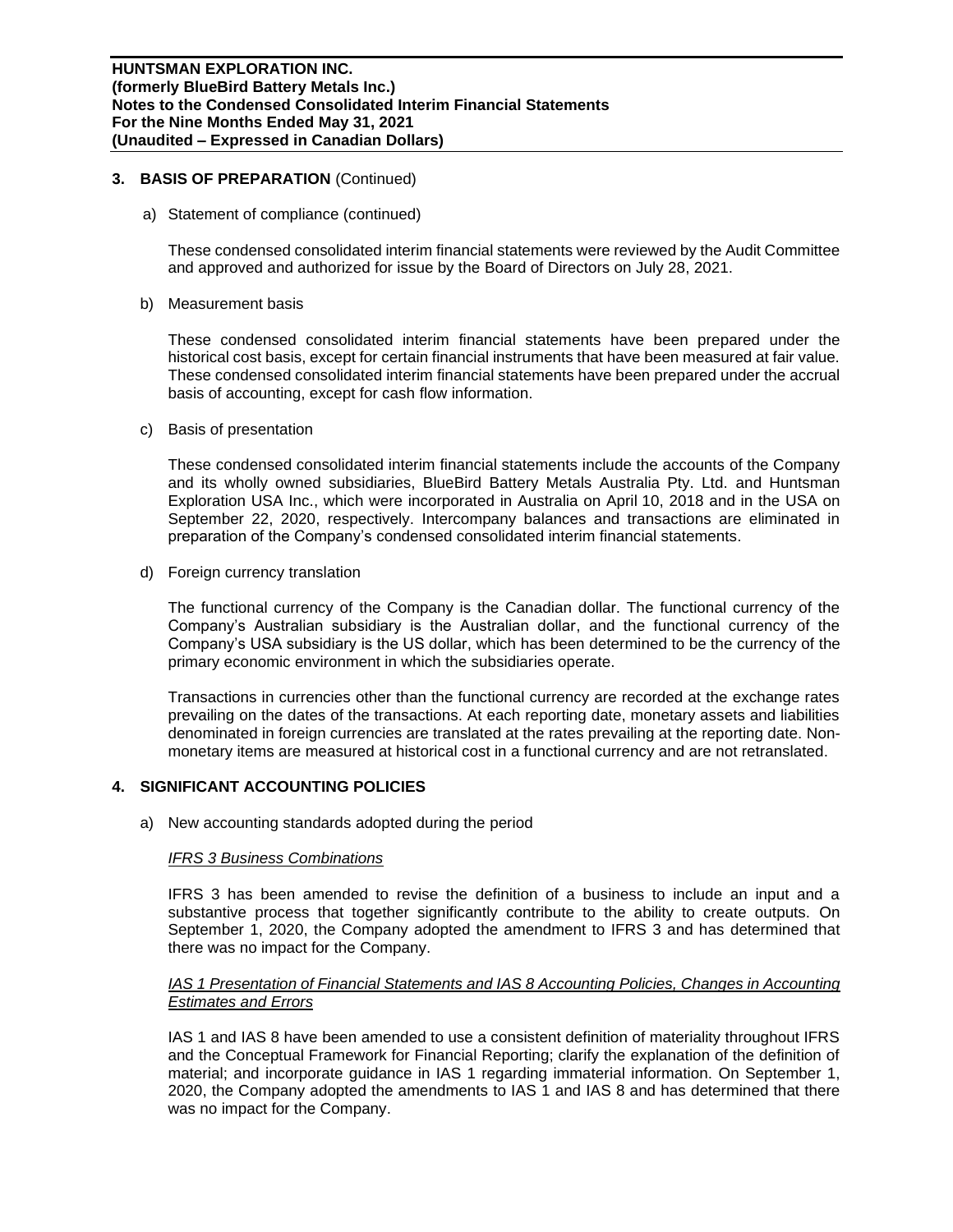## **4. SIGNIFICANT ACCOUNTING POLICIES** (Continued)

b) Accounting standard issued but not yet effective

#### *IAS 1 Presentation of Financial Statements*

IAS 1 has been amended to clarify classification of liabilities as current or non-current. The amendments are effective for years beginning on or after January 1, 2023. The amendment is expected to have no impact for the Company.

## **5. CRITICAL ACCOUNTING ESTIMATES AND JUDGMENTS**

The Company makes estimates and assumptions about the future that affect the reported amounts of assets and liabilities. Estimates and judgments are continually evaluated based on historical experience and other factors, including expectations of future events that are believed to be reasonable under the circumstances. In the future, actual experience may differ from these estimates and assumptions.

The effect of a change in an accounting estimate is recognized prospectively by including it in comprehensive income (loss) in the year of the change, if the change affects that year only, or in the year of the change and future years, if the change affects both.

#### *Critical judgments in applying accounting policies*

Information about critical judgments in applying accounting policies that have the most significant risk of causing material adjustment to the carrying amounts of assets and liabilities recognized in the condensed consolidated interim financial statements within the next financial year are discussed below.

a) Impairment of exploration and evaluation assets

The application of the Company's accounting policy for exploration and evaluation expenditures and impairment of the capitalized expenditures requires judgment in determining whether it is likely that future economic benefits will flow to the Company, which may be based on assumptions about future events or circumstances. Estimates and assumptions made may change if new information becomes available. If, after expenditure is capitalized, information becomes available suggesting that the recovery of expenditure is unlikely, the amount capitalized is written off in profit or loss in the year the new information becomes available.

b) Title to mineral property interests

Although the Company has taken steps to verify title to mineral properties in which it has an interest, these procedures do not guarantee the Company's title. Such properties may be subject to prior agreements or transfers and title may be affected by undetected defects.

c) Income taxes

Significant judgment is required in determining the provision for income taxes. There are many transactions and calculations undertaken during the ordinary course of business for which the ultimate tax determination is uncertain. The Company recognizes liabilities and contingencies for anticipated tax audit issues based on the Company's current understanding of the tax law. For matters where it is probable that an adjustment will be made, the Company records its best estimate of the tax liability, including the related interest and penalties in the current tax provision. Management believes they have adequately provided for the probable outcome of these matters; however, the final outcome may result in a materially different outcome than the amount included in the tax liabilities.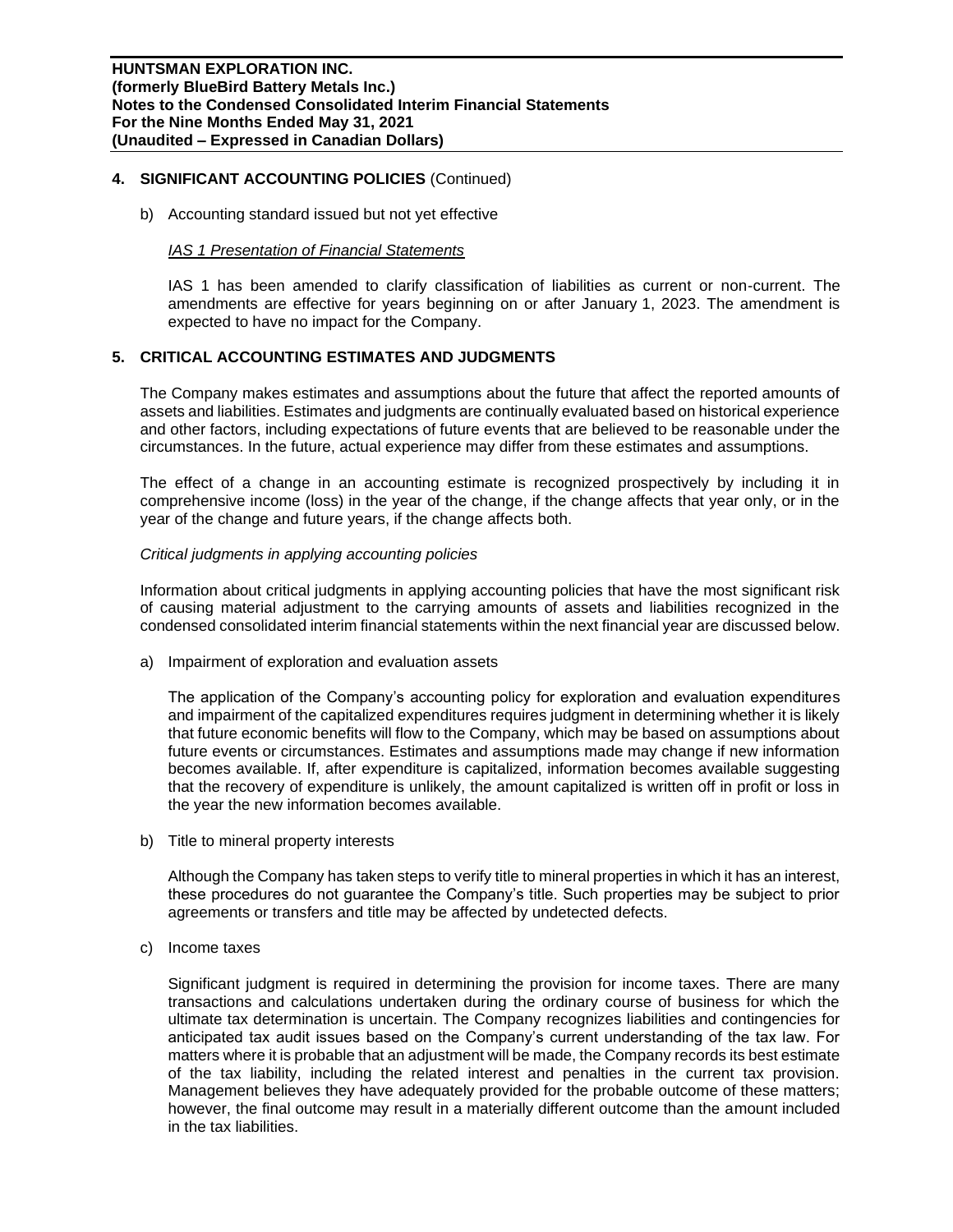## **5. CRITICAL ACCOUNTING ESTIMATES AND JUDGMENTS** (Continued)

*Critical judgments in applying accounting policies (continued)*

c) Income taxes (continued)

In addition, the Company recognizes deferred tax assets relating to tax losses carried forward to the extent that it is probable that taxable profit will be available against which a deductible temporary difference can be utilized. This is deemed to be the case when there are sufficient taxable temporary differences relating to the same taxation authority and the same taxable entity that are expected to reverse in the same year as the expected reversal of the deductible temporary difference, or in years into which a tax loss arising from the deferred tax asset can be carried back or forward. However, utilization of the tax losses also depends on the ability of the taxable entity to satisfy certain tests at the time the losses are recouped.

d) Going concern risk assessment

The Company's ability to continue its operations and to realize assets at their carrying values is dependent upon its ability to fund its existing acquisition and exploration commitments on its exploration and evaluation assets when they come due, which would cease to exist if the Company decides to terminate its commitments, and to cover its operating costs. The Company may be able to generate working capital to fund its operations by the sale of its exploration and evaluation assets or raising additional capital through equity markets. However, there is no assurance it will be able to raise funds in the future. These condensed consolidated interim financial statements do not give effect to any adjustments required to realize its assets and discharge its liabilities in other than the normal course of business and at amounts different from those reflected in the accompanying condensed consolidated interim financial statements.

#### *Key sources of estimation uncertainty*

The following are key assumptions concerning the future and other key sources of estimation uncertainty that have a significant risk of resulting in material adjustments to the condensed consolidated interim financial statements.

a) Decommissioning liabilities

Rehabilitation provisions have been created based on the Company's internal estimates. Assumptions, based on the current economic environment, have been made that management believes are a reasonable basis upon which to estimate the future liability. These estimates take into account any material changes to the assumptions that occur when reviewed regularly by management. Estimates are reviewed annually and are based on current regulatory requirements. Significant changes in estimates of contamination, restoration standards and techniques will result in changes to provisions from year to year. Actual rehabilitation costs will ultimately depend on future market prices for the rehabilitation costs that will reflect the market condition at the time the rehabilitation costs are actually incurred.

The final cost of the currently recognized rehabilitation provisions may be higher or lower than currently provided for. As at May 31, 2021, the Company has no known rehabilitation requirements, and accordingly, no provision has been made.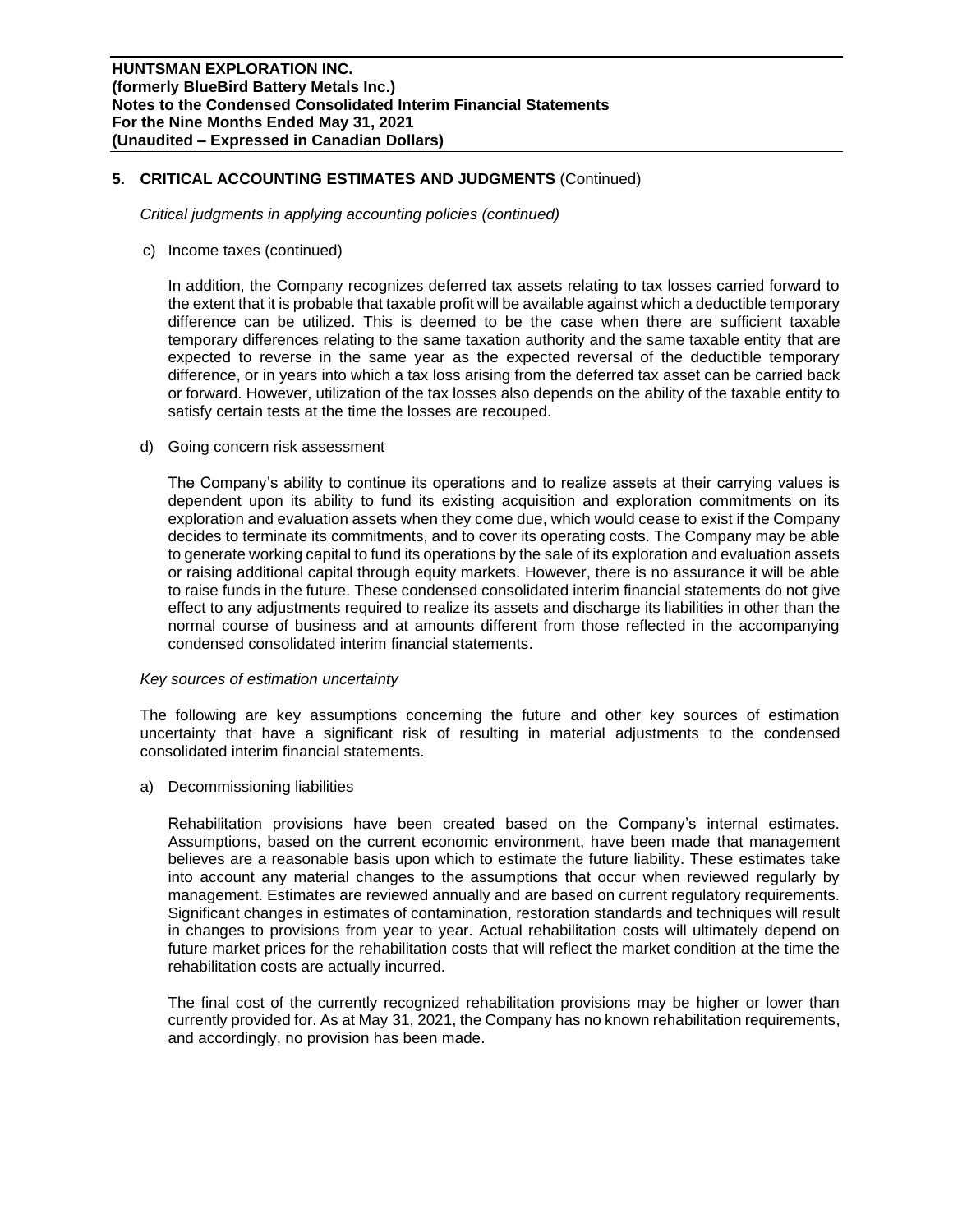## **5. CRITICAL ACCOUNTING ESTIMATES AND JUDGMENTS** (Continued)

*Key sources of estimation uncertainty (continued)*

b) Fair value of stock options granted

The Company uses the Black-Scholes option pricing model to value the stock options granted during the period. The Black-Scholes model was developed for use in estimating the fair value of traded options that have no vesting restrictions and are fully transferable. The model requires management to make estimates that are subjective and may not be representative of actual results. Changes in assumptions can materially affect estimates of fair values.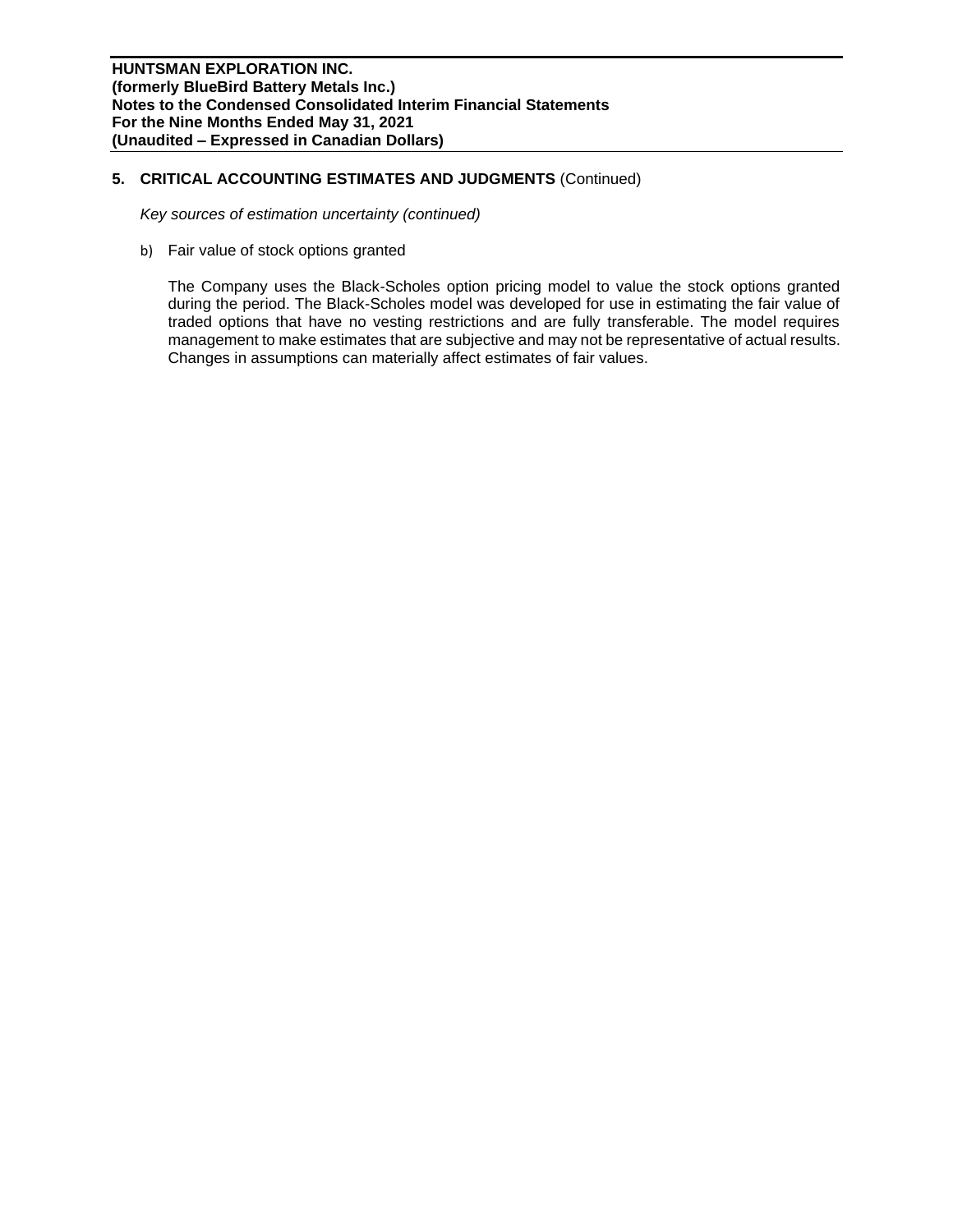**HUNTSMAN EXPLORATION INC. (formerly BlueBird Battery Metals Inc.) Notes to the Condensed Consolidated Interim Financial Statements For the Nine Months Ended May 31, 2021 (Unaudited – Expressed in Canadian Dollars)**

## **6. EXPLORATION AND EVALUATION ASSETS**

Total costs incurred on exploration and evaluation assets are summarized as follows:

|                                                |    | <b>Baxter Spring</b> | <b>Flint Property</b> |    | <b>Canegrass</b><br><b>Property</b> |    | <b>Ashburton</b><br><b>Property</b> | Atikwa Lake /<br><b>Maybrun</b><br><b>Properties</b> | <b>Total</b>     |
|------------------------------------------------|----|----------------------|-----------------------|----|-------------------------------------|----|-------------------------------------|------------------------------------------------------|------------------|
| <b>Acquisition Costs</b>                       |    |                      |                       |    |                                     |    |                                     |                                                      |                  |
| Balance, August 31, 2019                       | \$ |                      |                       |    | 1,548,832                           | \$ |                                     | 71,493                                               | \$<br>1,620,325  |
| Acquisition and option payments (shares)       |    |                      |                       |    | 131,250                             |    | 175,000                             |                                                      | 306,250          |
| Claim costs                                    |    | 34,071               |                       |    |                                     |    |                                     |                                                      | 34,071           |
| Impairment                                     |    |                      |                       |    |                                     |    | (175,000)                           |                                                      | (175,000)        |
| Sale of exploration and evaluation assets      |    |                      |                       |    |                                     |    |                                     | (71, 493)                                            | (71, 493)        |
| Balance, August 31, 2020                       |    | 34.071               |                       |    | 1,680,082                           |    |                                     |                                                      | 1,714,153        |
| Acquisition and option payments                |    | 4,140,957            | 2,197,970             |    |                                     |    |                                     |                                                      | 6,338,927        |
| Claim costs                                    |    |                      | 125,909               |    |                                     |    |                                     |                                                      | 125,909          |
| Currency translation difference                |    | (20, 530)            | (13,901)              |    |                                     |    |                                     |                                                      | (34, 431)        |
| <b>Balance, May 31, 2021</b>                   | \$ | 4,154,498            | \$<br>2,309,978       | \$ | 1,680,082                           | \$ |                                     | \$                                                   | \$<br>8,144,558  |
| <b>Deferred Exploration Expenditures</b>       |    |                      |                       |    |                                     |    |                                     |                                                      |                  |
| Balance, August 31, 2019                       | S  |                      |                       | \$ | 701,809                             | S. |                                     | 248,698                                              | \$<br>950,507    |
| Drilling                                       |    |                      |                       |    | 7,275                               |    |                                     |                                                      | 7,275            |
| Geological                                     |    |                      |                       |    | 260,187                             |    |                                     |                                                      | 260,187          |
| Sale of exploration and evaluation assets      |    |                      |                       |    |                                     |    |                                     | (248, 698)                                           | (248, 698)       |
| Currency translation difference                |    |                      |                       |    | 47,406                              |    |                                     |                                                      | 47,406           |
| Balance, August 31, 2020                       |    |                      |                       |    | 1,016,677                           |    |                                     |                                                      | 1,016,677        |
| Camp and other                                 |    |                      |                       |    | 18,816                              |    |                                     |                                                      | 18,816           |
| Drilling                                       |    |                      |                       |    | 506,714                             |    |                                     |                                                      | 506,714          |
| Geological                                     |    | 20,804               | 1,059                 |    | 201,806                             |    |                                     |                                                      | 223,669          |
| Geophysical                                    |    |                      |                       |    | 176,466                             |    |                                     |                                                      | 176,466          |
| Currency translation difference                |    | (632)                |                       |    | (37, 630)                           |    |                                     |                                                      | (38, 262)        |
| <b>Balance, May 31, 2021</b>                   | \$ | 20,172               | \$<br>1,059           | \$ | 1,882,849                           | \$ | $\blacksquare$                      | \$                                                   | \$<br>1,904,080  |
| <b>Total Exploration and Evaluation Assets</b> |    |                      |                       |    |                                     |    |                                     |                                                      |                  |
| Balance, August 31, 2020                       | \$ | 34,071               | \$                    | S  | 2,696,759                           | \$ |                                     | \$                                                   | \$<br>2,730,830  |
| <b>Balance, May 31, 2021</b>                   | \$ | 4,174,670            | \$<br>2,311,037       | \$ | 3.562.931                           | \$ |                                     | \$                                                   | \$<br>10.048.638 |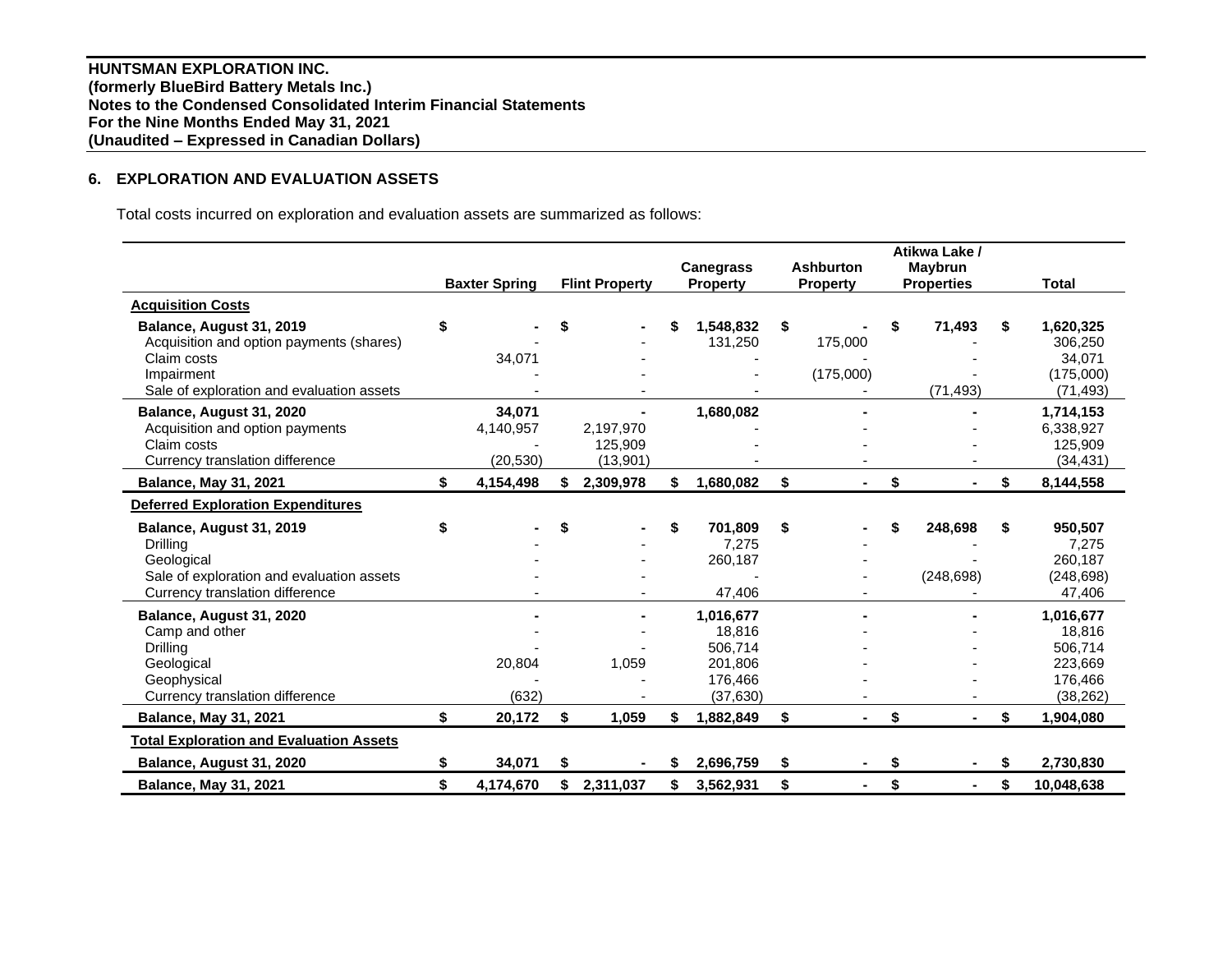## **6. EXPLORATION AND EVALUATION ASSETS** (Continued)

a) Baxter Spring Property

On August 26, 2020, the Company entered into an option agreement to acquire a 100% interest in the Baxter Spring Property, located in Nevada, from Liberty Gold Corp. ("Liberty") and Liberty's wholly owned subsidiary, Pilot Gold (USA) Inc.

In consideration, the Company must make payments as follows:

- Cash payment of US\$250,000 (paid);
- An additional cash payment of US\$250,000 on or before December 1, 2021; and
- Issuance of common shares of the Company equal to 19.5% of the outstanding shares (issued 14,986,890 shares valued at \$3,821,657).

The property is subject to a 2% net smelter return royalty ("NSR") and Liberty retains a back-in right to acquire a 35% interest in the property within three years upon payment of the sum of US\$1,000,000 to the Company.

b) Flint Property

On December 3, 2020, the Company entered into an agreement to acquire a 100% interest in additional claims as part of the Flint Property. In consideration, the Company paid US\$100,000 in cash and issued 8,450,000 common shares of the Company valued at \$2,070,250.

The Company satisfied the option agreement by staking 174 claims within the area of interest of the agreement at a cost of \$127,900. The vendors retain a 2% NSR on the Flint Property, including claims staked by the Company.

c) Canegrass Property

On March 15, 2018, the Company entered into an option agreement with Trafalgar Resources Pty. Ltd. ("Trafalgar") to acquire a 100% interest in the Canegrass Property, located in the Mount Magnet region of Western Australia.

In consideration, the Company must make payments as follows:

- Cash payment of \$25,000 (paid) and issuance of 1,500,000 common shares of the Company (issued and valued at \$870,000) upon approval by the TSX-V (approval received on March 21, 2018);
- Issuance of an additional 937,500 common shares of the Company on or before March 21, 2019 (issued and valued at \$553,125); and
- Issuance of an additional 937,500 common shares of the Company on or before March 21, 2020 (issued and valued at \$131,250).

The Company must also incur exploration expenditures as follows:

- \$500,000 on or before March 21, 2019 (incurred);
- An additional \$500,000 on or before March 21, 2020 (incurred); and
- An additional \$500,000 on or before March 21, 2021 (incurred).

A finder's fee of 130,529 shares (issued and valued at \$75,707) was paid in relation to the agreement. Subject to further TSX-V approval, a discovery bonus of 750,000 common shares of the Company will be issued in the event of discovery of a copper/cobalt equivalent resource of 250,000 ounces or greater on the Canegrass Property.

The Company also paid a \$25,000 letter of intent ("LOI") fee to Trafalgar during the year ended August 31, 2018.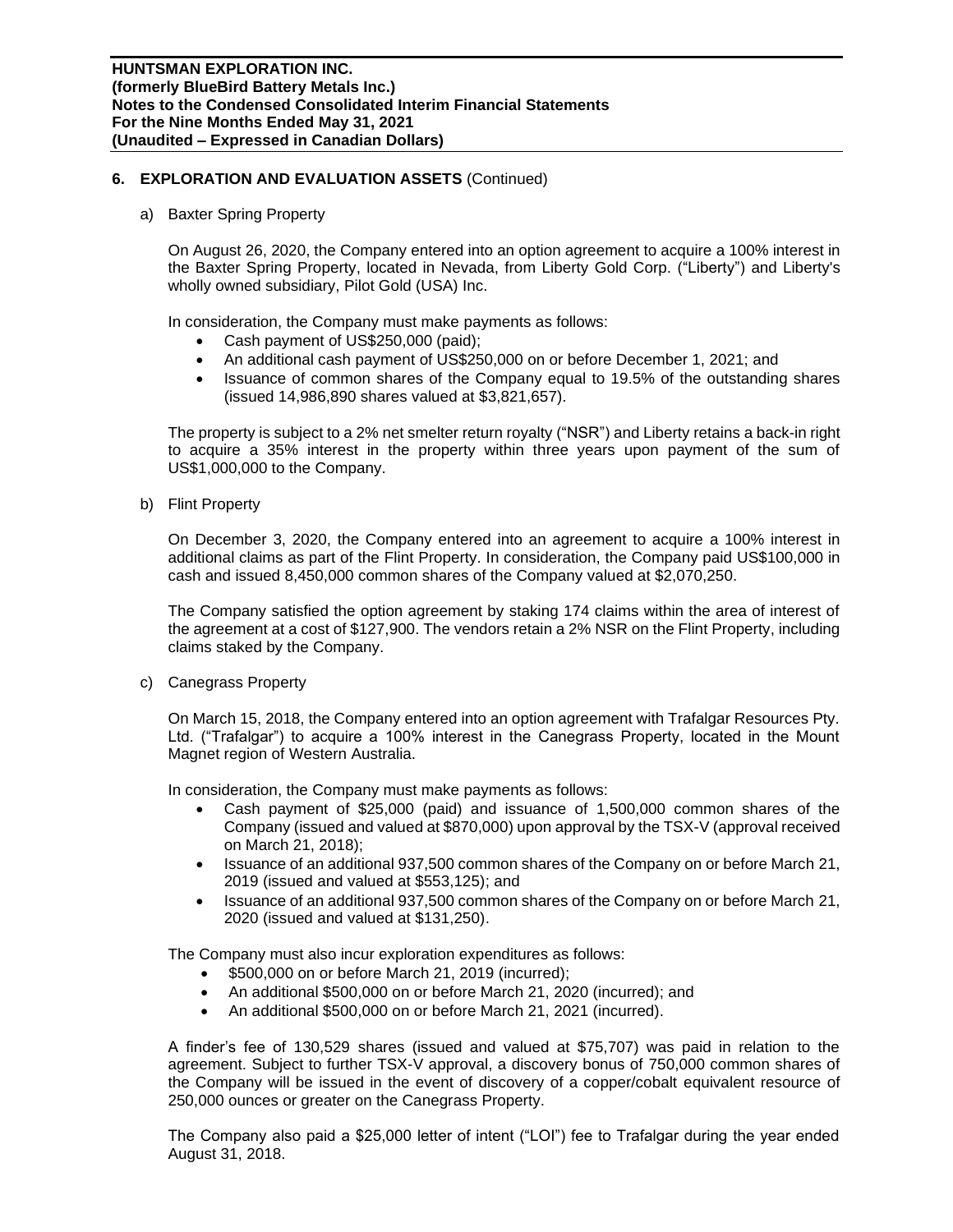## **6. EXPLORATION AND EVALUATION ASSETS** (Continued)

d) Ashburton Project

On August 8, 2018, the Company entered into an agreement to acquire a 100% interest in the Ashburton Project, located in Western Australia.

In consideration, the Company made payments as follows:

- Issued common shares of the Company upon completion with a volume weighted average price ("VWAP") over a 30-day period of \$750,000 (issued and valued at \$514,594 based on the trading price at the date of issuance); and
- Issued common shares of the Company with a VWAP over a 30-day period of \$750,000 on October 9, 2019 (issued and valued at \$175,000 based on the trading price at the date of issuance).

The Company also paid a \$25,000 LOI fee to the vendor during the year ended August 31, 2018.

The Company recorded impairment charges in the amounts of \$635,750 and \$175,000 during the years ended August 31, 2019 and 2020, respectively. The Company retains ownership of the Ashburton Project.

e) Atikwa Lake / Maybrun Properties

On February 4, 2016, the Company entered into an agreement to acquire a 100% undivided interest in 20 mineral claims located in Ontario. As consideration, the Company issued 37,500 common shares of the Company at a value of \$60,000.

In March 2017, an additional five claims were acquired for \$6,480.

On May 1, 2020, the Company entered into an agreement to dispose of the claims acquired in February 2016 and March 2017. In consideration, the Company received \$50,000 in cash. The Company will also conditionally receive 200,000 common shares of a public company if the purchaser of the claims enters into an amalgamation, a reverse takeover or similar transaction with a publicly traded company. Since the receipt of the 200,000 common shares is conditional and uncertain, no receivable has been recorded. The Company recorded a loss on sale of exploration and evaluation assets of \$270,191 during the year ended August 31, 2020.

## **7. LOANS PAYABLE**

|                                                        | May 31,<br>2021 | August 31,<br>2020 |
|--------------------------------------------------------|-----------------|--------------------|
| Loans payable to current and former directors (Note 8) | ۰               | 200,000            |
| Loans payable to shareholders                          | -               | 62,300             |
|                                                        |                 | 262,300            |

The amounts are unsecured, non-interest-bearing and due on demand.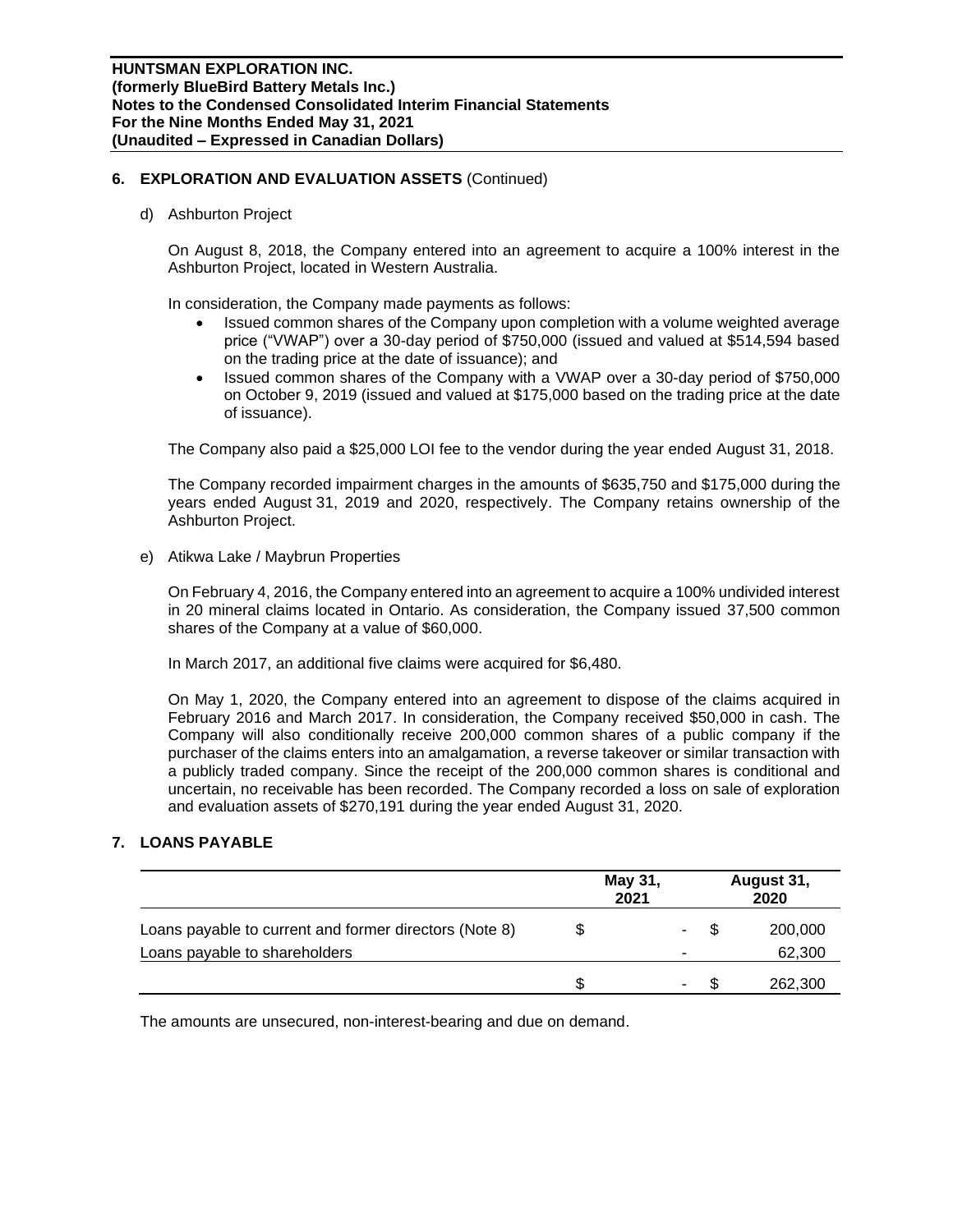## **8. RELATED PARTY BALANCES AND TRANSACTIONS**

These amounts of key management compensation are included in the amounts shown on the condensed consolidated interim statements of comprehensive loss:

|                      | <b>Nine Months</b><br><b>Ended</b><br>May 31, 2021 |    |        |
|----------------------|----------------------------------------------------|----|--------|
| Management fees      | \$<br>277,500                                      | S  | 37,500 |
| General exploration  | \$<br>9,000                                        | \$ |        |
| Share-based payments | \$<br>303,077                                      |    | 68,213 |

Key management includes directors and officers of the Company, including the Chief Executive Officer, President and Chief Financial Officer.

During the nine months ended May 31, 2021, the Company also paid or accrued:

- \$41,000 (2020 \$27,000) in rent to a company with common officers; and
- \$20,090 (2020 \$1,891) in exploration and evaluation asset expenditures to a private company for a director's services.

As at May 31, 2021, included in prepaid expenses is \$12,585 (August 31, 2020 - \$nil) paid to a private company for a director's services.

As at May 31, 2021, included in accounts payable and accrued liabilities is \$1,057 (August 31, 2020 - \$nil) due to a private company for a director's services, \$nil (August 31, 2020 - \$160,544) due to directors and officers of the Company, \$nil (August 31, 2020 - \$110,250) due to a company controlled by a former officer, \$nil (August 31, 2020 - \$10,500) due to a company with common officers and directors, and \$nil (August 31, 2020 - \$156,715) due to former directors and officers. The amounts are unsecured, non-interest-bearing and due on demand.

As at May 31, 2021, included in loans payable is \$nil (August 31, 2020 - \$75,000) due to a former officer and director and \$nil (August 31, 2020 - \$125,000) due to a private company controlled by a former officer. The amounts are unsecured, non-interest-bearing and due on demand.

## **9. SHARE CAPITAL**

a) Authorized

The Company is authorized to issue an unlimited number of common shares without par value.

b) Issued and outstanding

#### *During the nine months ended May 31, 2021*

- On October 19, 2020, the Company completed a placement for gross proceeds of \$5,639,000. The Company issued 28,195,000 units at a price of \$0.20 per unit. Each unit consisted of one common share of the Company and one share purchase warrant. Each warrant entitles the holder to acquire one common share of the Company at an exercise price of \$0.35 for a period of three years. The Company paid finder's fees of \$216,690 in cash and issued 1,083,450 finder's warrants with an exercise price of \$0.35 and a term to expiry of three years (valued at \$186,759). The Company paid other share issuance costs of \$31,170. The Company received \$25,000 in connection with this private placement prior to August 31, 2020.
- On November 12, 2020, the Company issued 14,986,890 common shares valued at \$3,821,657 for the acquisition of the Baxter Spring Property (Note 6(a)).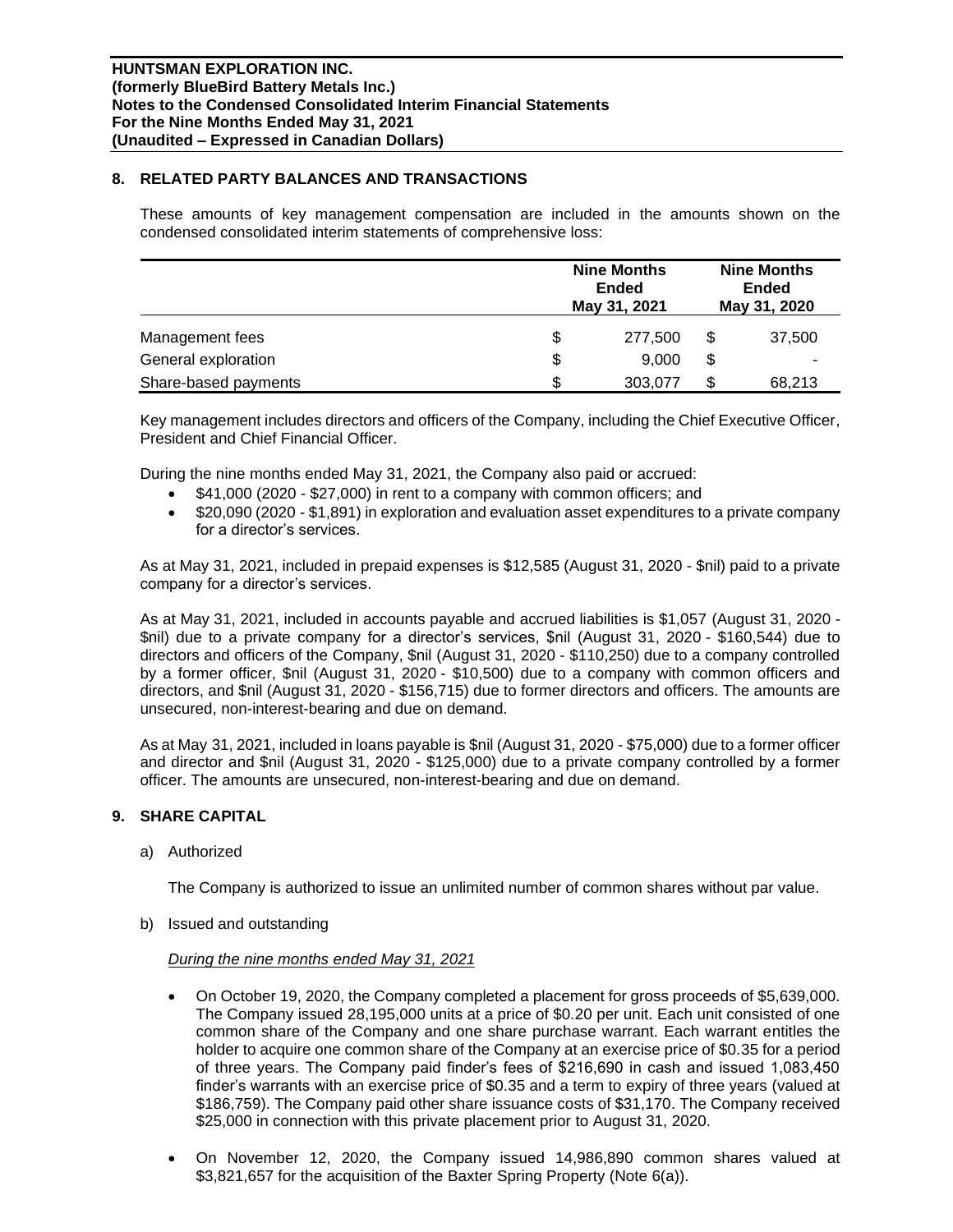b) Issued and outstanding (continued)

*During the nine months ended May 31, 2021 (continued)*

- On November 27, 2020, the Company completed a private placement for gross proceeds of \$380,000. The Company issued 1,900,000 units at a price of \$0.20 per unit. Each unit consisted of one common share of the Company and one share purchase warrant. Each warrant entitles the holder to acquire one common share of the Company at an exercise price of \$0.35 for a period of three years.
- On December 21, 2020, the Company issued 8,450,000 common shares valued at \$2,070,250 for the acquisition of the Flint Property (Note 6(b)).
- During the nine months ended May 31, 2021, the Company received \$21,636 and \$200 pursuant to the exercise of 154,545 warrants and 1,000 stock options, respectively.

## *During the year ended August 31, 2020*

- On December 31, 2019, the Company completed a non-brokered private placement for gross proceeds of \$82,000. The Company issued 745,454 units at a price of \$0.11 per unit. Each unit consisted of one common share of the Company and one share purchase warrant. Each warrant entitles the holder to acquire one common share of the Company at an exercise price of \$0.14 for a period of two years. The Company incurred \$1,160 of share issuance costs.
- On March 9, 2020, the Company issued 937,500 common shares valued at \$131,250 for the acquisition of the Canegrass Property (Note 6(c)).
- On March 11, 2020, the Company issued 1,249,999 common shares valued at \$175,000 for the acquisition of the Ashburton Property (Note 6(d)).
- On March 18, 2020, the Company completed a non-brokered private placement for gross proceeds of \$500,000. The Company issued 5,000,000 common shares at a price of \$0.10 per share and incurred \$3,250 of share issuance costs.
- During the year ended August 31, 2020, the Company received \$42,070 pursuant to the exercise of 300,500 warrants.

#### c) Warrants

Warrant transactions and the number of warrants outstanding for the nine months ended May 31, 2021 and year ended August 31, 2020 are summarized as follows:

|                                  |            | May 31, 2021          |             | <b>August 31, 2020</b> |  |  |  |
|----------------------------------|------------|-----------------------|-------------|------------------------|--|--|--|
|                                  |            | Weighted              |             | Weighted               |  |  |  |
|                                  | Number of  | Average               | Number of   | Average                |  |  |  |
|                                  | Warrants   | <b>Exercise Price</b> | Warrants    | <b>Exercise Price</b>  |  |  |  |
| Outstanding, beginning of period | 533,472    | \$0.24                | 5,068,666   | \$0.30                 |  |  |  |
| Issued                           | 31,178,450 | \$0.35                | 745,454     | \$0.14                 |  |  |  |
| Exercised                        | (154, 545) | \$0.14                | (300, 500)  | \$0.14                 |  |  |  |
| Expired                          | (88, 519)  | \$0.72                | (4,980,148) | \$0.30                 |  |  |  |
| Outstanding, end of period       | 31,468,858 | \$0.35                | 533,472     | \$0.24                 |  |  |  |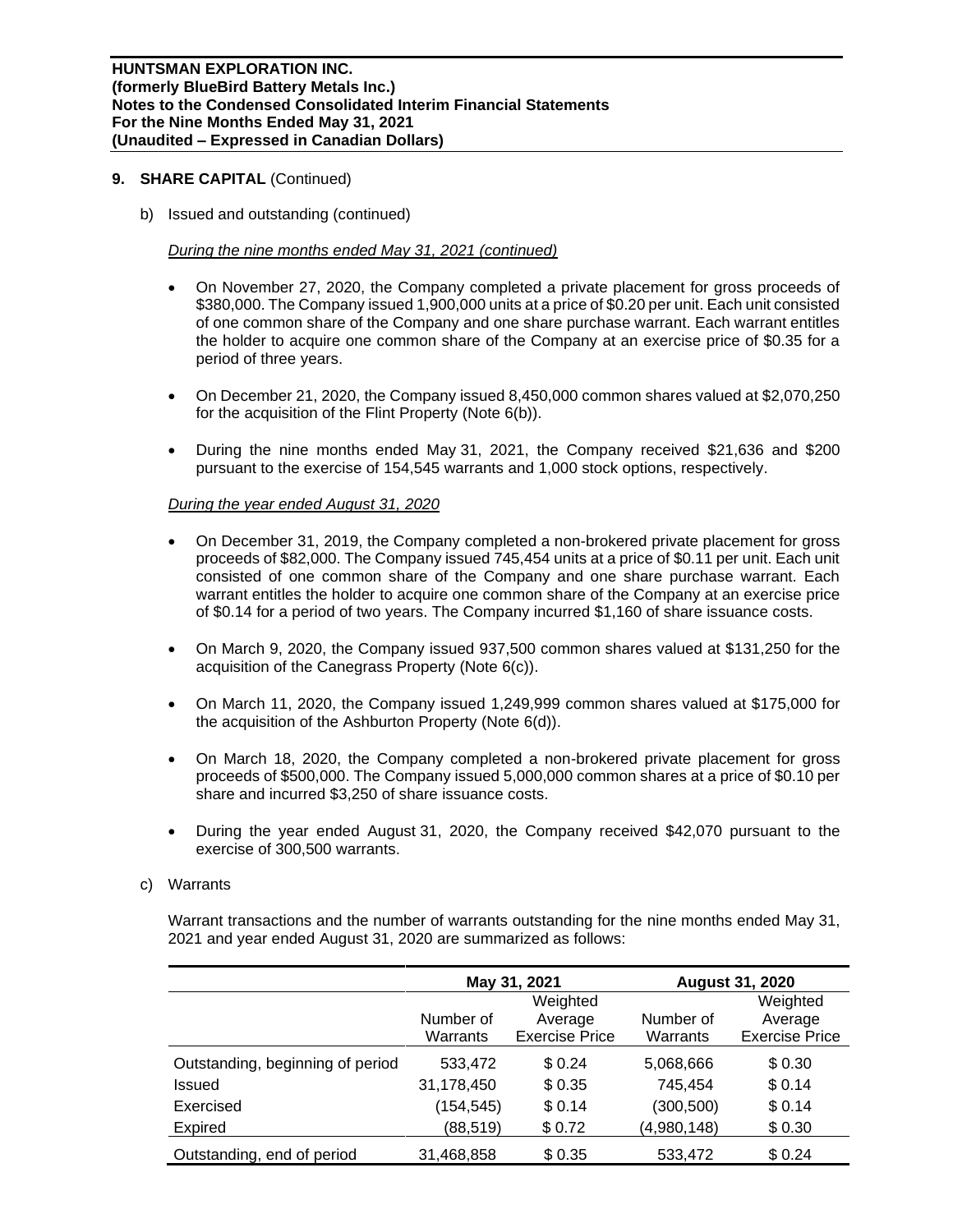## c) Warrants (continued)

The following warrants were outstanding and exercisable at May 31, 2021:

| Expiry Date       | <b>Weighted Average</b><br><b>Remaining Contractual</b><br>Life in Years | <b>Exercise Price</b> | Warrants   |
|-------------------|--------------------------------------------------------------------------|-----------------------|------------|
| December 31, 2021 | 0.59                                                                     | \$0.14                | 290,408    |
| October 19, 2023  | 2.39                                                                     | \$0.35                | 29,278,450 |
| November 27, 2023 | 2.49                                                                     | \$0.35                | 1,900,000  |
|                   | 2.38                                                                     |                       | 31,468,858 |

The Company applies the fair value method using the Black-Scholes option pricing model in accounting for its finder's warrants granted. During the nine months ended May 31, 2021, the Company granted 1,083,450 finder's warrants (year ended August 31, 2020 - nil) with a fair value of \$186,759 (year ended August 31, 2020 - \$nil). The fair value of each finder's warrant granted for the nine months ended May 31, 2021 and year ended August 30, 2020 was calculated using the following weighted average assumptions:

|                                        | May 31, 2021 | <b>August 31, 2020</b> |
|----------------------------------------|--------------|------------------------|
| Expected life (years)                  | 3.00         | N/A                    |
| Risk-free interest rate                | 0.25%        | N/A                    |
| Expected annualized volatility         | 118%         | N/A                    |
| Dividend yield                         | N/A          | N/A                    |
| Stock price at grant date              | \$0.265      | N/A                    |
| Exercise price                         | \$0.35       | N/A                    |
| Weighted average grant date fair value | \$0.17       | N/A                    |

#### d) Stock options

The Company adopted a Stock Option Plan (the "Plan") to grant incentive stock options to directors, officers, employees and consultants. Under the Plan, the aggregate number of common shares that may be subject to option at any one time may not exceed 10% of the issued common shares of the Company as of that date, including options granted prior to the adoption of the Plan. Options granted may not exceed a term of 10 years, and the term will be reduced to one year following the date of death of the optionee. All options vest when granted unless they are otherwise specified by the Board of Directors or if they are granted for investor relations activities. Options granted for investor relations activities vest over a twelve-month period with no more than 25% of the options vesting in any three-month period.

During the nine months ended May 31, 2021, the Company recognized \$642,973 (year ended August 31, 2020 - \$96,301) of share-based payment expense in connection with 3,675,000 options (year ended August 31, 2020 - 1,200,000) granted during the period.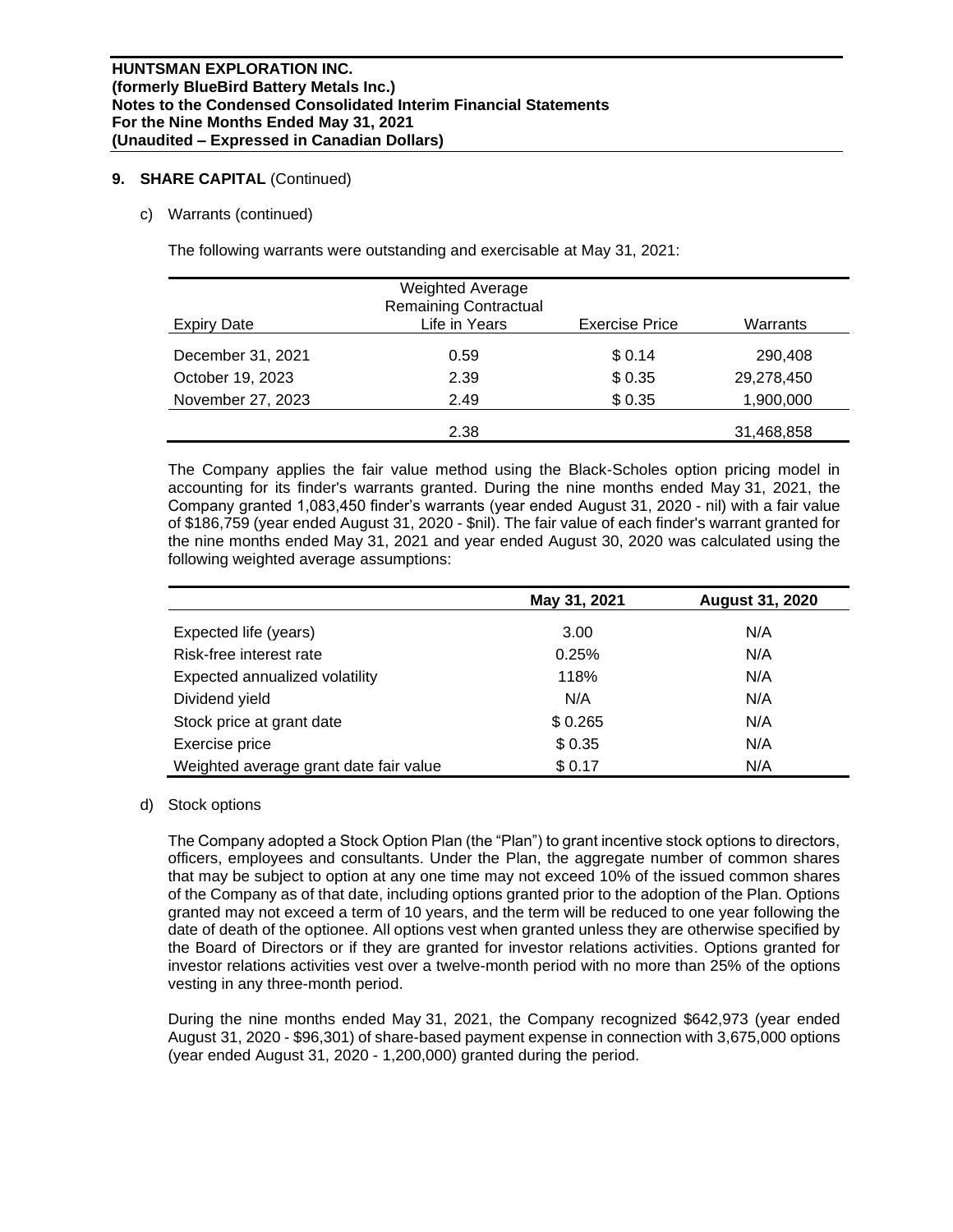d) Stock options (continued)

The following is a summary of option transactions under the Company's Plan for the nine months ended May 31, 2021 and year ended August 31, 2020:

|                                  | May 31, 2021 |          | <b>August 31, 2020</b> |                          |  |
|----------------------------------|--------------|----------|------------------------|--------------------------|--|
|                                  |              | Weighted |                        | Weighted                 |  |
|                                  |              | Average  |                        | Average                  |  |
|                                  | Number of    | Exercise | Number of              | Exercise                 |  |
|                                  | Options      | Price    | Options                | Price                    |  |
| Outstanding, beginning of period | 2,742,500    | \$0.34   | 2,492,500              | \$0.52                   |  |
| <b>Expired</b>                   | (412,500)    | \$0.46   | (950,000)              | \$0.65                   |  |
| Exercised                        | (1,000)      | \$0.20   |                        | $\overline{\phantom{a}}$ |  |
| Granted                          | 3,675,000    | \$0.25   | 1,200,000              | \$0.20                   |  |
| Outstanding, end of period       | 6,004,000    | \$0.28   | 2,742,500              | \$0.34                   |  |

The following options were outstanding and exercisable at May 31, 2021:

| <b>Expiry Date</b>     | <b>Weighted Average</b><br>Remaining<br>Contractual Life<br>in Years | <b>Exercise Price</b> | Outstanding | Exercisable |
|------------------------|----------------------------------------------------------------------|-----------------------|-------------|-------------|
| October 30, 2021       | 0.42                                                                 | \$0.20                | 400,000     | 400,000     |
| October 30, 2021       | 0.42                                                                 | \$0.25                | 600,000     | 600,000     |
| January 23, 2022       | 0.65                                                                 | \$ 0.44               | 950,000     | 950,000     |
| May 1, 2022            | 0.92                                                                 | \$0.50                | 180,000     | 180,000     |
| March 25, 2023         | 1.82                                                                 | \$0.20                | 799,000     | 799,000     |
| <b>January 8, 2024</b> | 2.61                                                                 | \$0.25                | 2,500,000   | 2,500,000   |
| January 22, 2024       | 2.65                                                                 | \$ 0.30               | 200,000     | 200,000     |
| February 26, 2024      | 2.74                                                                 | \$0.25                | 375,000     | 375,000     |
|                        | 1.79                                                                 |                       | 6,004,000   | 6,004,000   |

The Company applies the fair value method using the Black-Scholes option pricing model in accounting for its stock options granted. The fair value of each stock option grant was calculated using the following weighted average assumptions:

|                                        | May 31, 2021 | <b>August 31, 2020</b> |
|----------------------------------------|--------------|------------------------|
| Expected life (years)                  | 3.00         | 3.00                   |
| Risk-free interest rate                | 0.25%        | 0.70%                  |
| Expected annualized volatility         | 118%         | 105%                   |
| Dividend yield                         | N/A          | N/A                    |
| Stock price at grant date              | \$0.25       | \$0.14                 |
| Exercise price                         | \$0.25       | \$0.20                 |
| Weighted average grant date fair value | \$0.17       | \$0.08                 |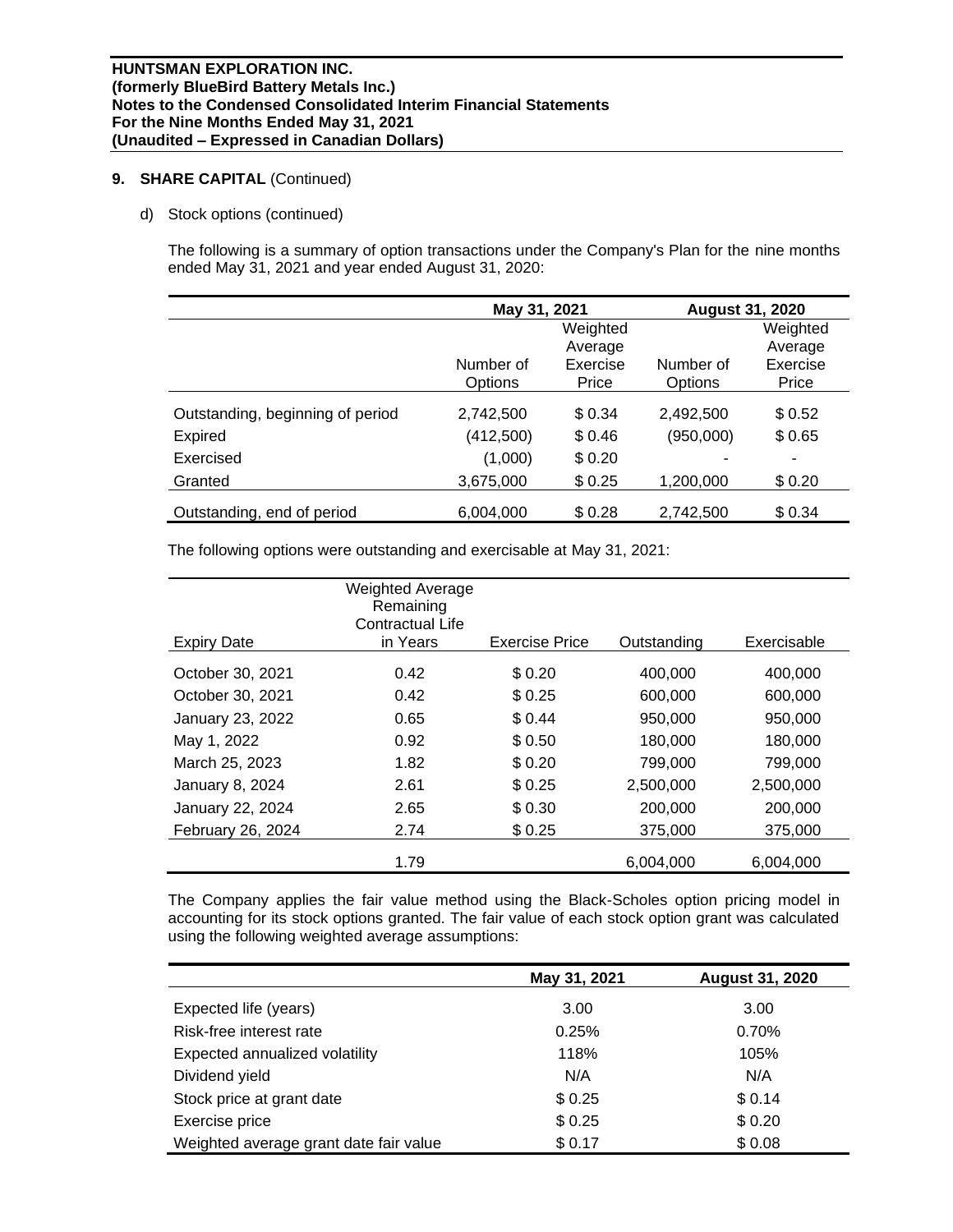d) Stock options (continued)

Option pricing models require the input of highly subjective assumptions regarding volatility. The Company has used historical volatility to estimate the volatility of the share price.

During the nine months ended May 31, 2021, the Company transferred \$20 from the share-based payments reserve to deficit upon the exercise of 1,000 stock options granted to consultants.

#### **10. FINANCIAL INSTRUMENTS**

The Company's financial instruments include cash, amounts receivable, accounts payable and loans payable. Cash is classified as fair value through profit or loss. Amounts receivable is classified as measured at amortized cost. Accounts payable and loans payable are classified as measured at amortized cost. The carrying values of these instruments approximate their fair values due to the relatively short periods to maturity.

The following table sets forth the Company's financial asset measured at fair value by level within the fair value hierarchy as follows:

| May 31, 2021           |   | Level 1            |    | Level 2        |         | Level 3 |       | <b>Total</b> |  |
|------------------------|---|--------------------|----|----------------|---------|---------|-------|--------------|--|
| Cash                   |   | 1,191,872          | \$ | ۰              |         | ۰       |       | 1,191,872    |  |
|                        |   |                    |    |                |         |         |       |              |  |
| <b>August 31, 2020</b> |   | Level 2<br>Level 1 |    |                | Level 3 |         | Total |              |  |
| Cash                   | S | 42.653             | \$ | $\blacksquare$ | SS.     | ۰.      | S     | 42,653       |  |

#### *Financial risk management objectives and policies*

The risks associated with these financial instruments and the policies on how to mitigate these risks are set out below. Management manages and monitors these exposures to ensure appropriate measures are implemented in a timely and effective manner.

a) Credit risk

Credit risk is the risk of an unexpected loss if a customer or third party to a financial instrument fails to meet its contractual obligations. The financial instrument that potentially subjects the Company to concentrations of credit risk consists principally of cash. To minimize the credit risk on cash, the Company places the instrument with a major Canadian financial institution.

b) Liquidity risk

The Company manages liquidity risk by maintaining a balance between continuity of funding and flexibility through the use of borrowings. Management closely monitors the liquidity position and expects to have adequate sources of funding to finance the Company's projects and operations. As at May 31, 2021, the Company had cash of \$1,191,872 (August 31, 2020 - \$42,653) to settle accounts payable and accrued liabilities of \$124,481 (August 31, 2020 - \$1,018,880) and loans payable of \$nil (August 31, 2020 - \$262,300). The Company will be required to obtain additional financing to satisfy its liabilities. All of the liabilities presented as accounts payable are due within 30 days of the reporting date.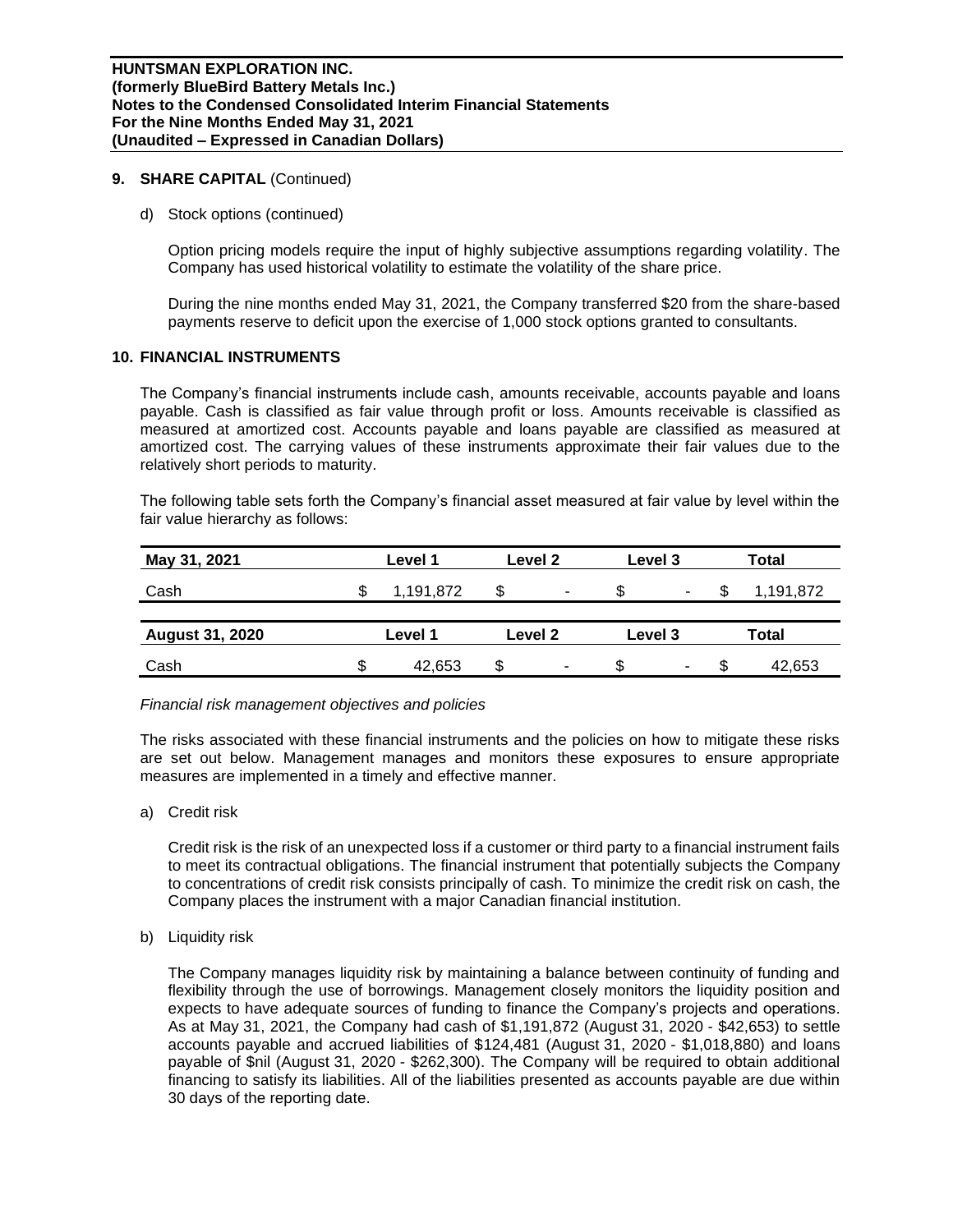## **10. FINANCIAL INSTRUMENTS** (Continued)

c) Market risk

Market risk is the risk that changes in market prices, such as foreign exchange rates and interest rates, will affect the Company's income or the value of its holdings of financial instruments. The objective of market risk management is to manage and control market risk exposures within acceptable parameters, while optimizing the return on capital.

- *i) Currency risk –* Currency risk is the risk that the fair value or future cash flows will fluctuate as a result of changes in foreign exchange rates. The Company has operations in Canada, the USA and Australia, and incurs operating and exploration expenditures in all currencies. The fluctuation of the Canadian dollar in relation to the United States and Australian dollars will have an impact upon the results of the Company. A fluctuation in the exchange rates between the Canadian and Australian dollars of 10% would result in a change to the Company's cash of \$nil and accounts payable and accrued liabilities of \$400. A fluctuation in the exchange rates between the Canadian and United States dollars of 10% would result in a change to the accounts payable and accrued liabilities of \$400. The Company does not use any techniques to mitigate currency risk.
- *ii) Interest rate risk –* The Company is exposed to interest rate risk on the variable rate of interest earned on bank deposits. The fair value interest rate risk on bank deposits is insignificant as the deposits are short-term. The Company has not entered into any derivative instruments to manage interest rate fluctuations. The Company has no interest-bearing financial liabilities.
- *iii) Other price risk –* Other price risk is the risk that the fair value or future cash flows of a financial instrument will fluctuate due to changes in market prices, other than those arising from interest rate risk. The Company does not have significant exposure to this risk.

# **11. MANAGEMENT OF CAPITAL**

The Company considers its capital to be comprised of shareholders' equity.

The Company manages the capital structure and makes adjustments to it in light of changes in economic conditions and the risk characteristics of the underlying assets. To maintain or adjust the capital structure, the Company may attempt to issue new shares. Although the Company has been successful at raising funds in the past through the issuance of share capital, it is uncertain whether it will continue this method of financing due to the current difficult market conditions.

In order to facilitate the management of its capital requirements, the Company prepares expenditure budgets that are updated as necessary depending on various factors, including successful capital deployment and general industry conditions.

Management reviews the capital structure on a regular basis to ensure that the above objectives are met. There have been no changes to the Company's approach to capital management during the nine months ended May 31, 2021 and year ended August 31, 2020. The Company is not subject to externally imposed capital requirements.